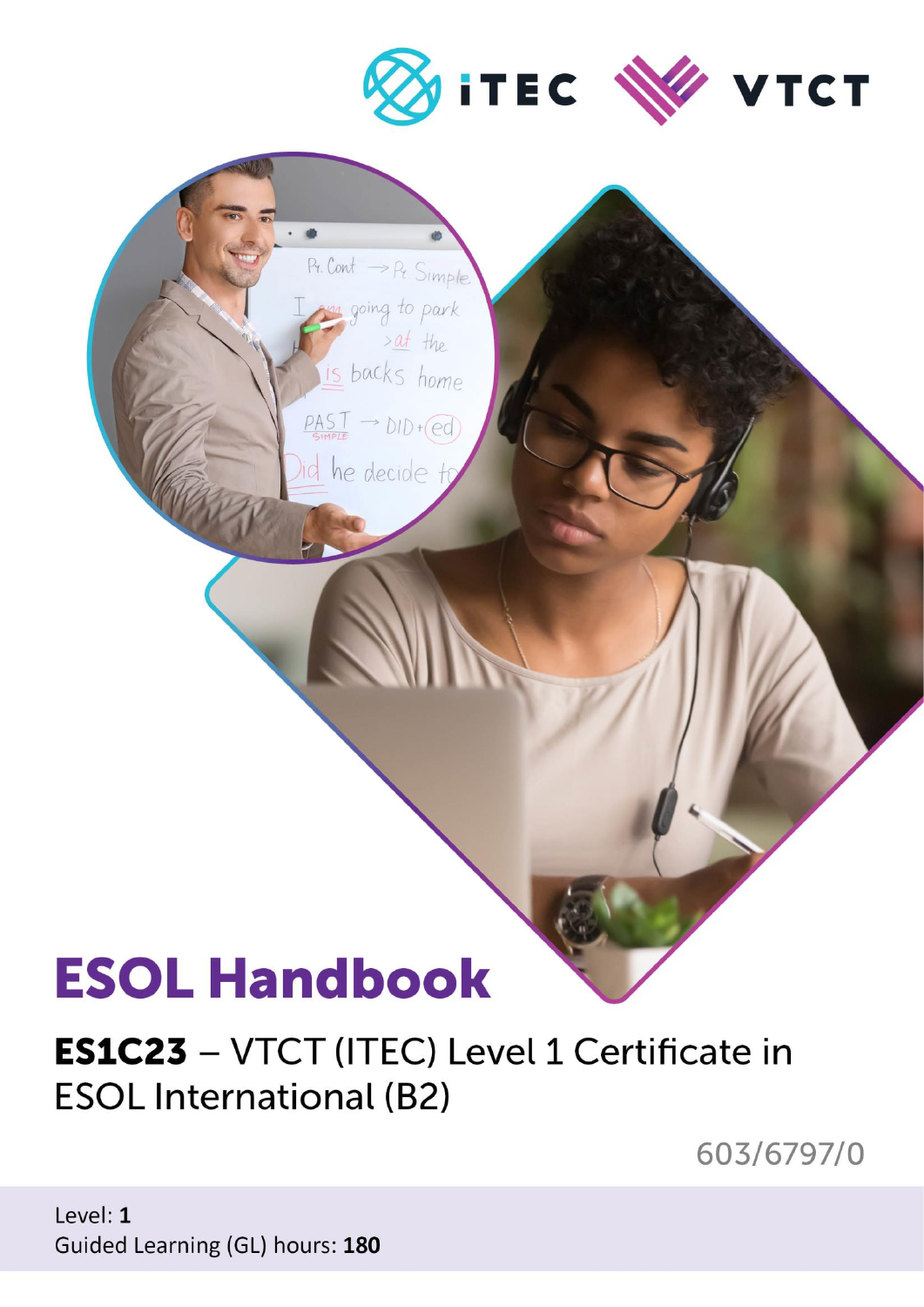### **Overview**

The purpose of the qualification is to provide learners with a nationally recognised qualification in English language, referenced to the descriptions of language proficiency in the Common European Framework Reference for Languages (CEFR). The CEFR was devised together by the Council of Europe as a way of standardising the levels of language competency. The CEFR organises language proficiency in six levels which can be regrouped into three broad levels: Basic User, Independent User and Proficient and User. The levels are defined through 'can-do' descriptors.

| Common<br>European<br><b>Framework of</b><br>Reference<br>(CEFR) Level | <b>VTCT (ITEC) ESOL International qualifications</b>                        | <b>Equivalent UK Levels</b> |
|------------------------------------------------------------------------|-----------------------------------------------------------------------------|-----------------------------|
| Basic user                                                             | VTCT (ITEC) Entry Level Certificate in ESOL<br>International (Entry 1) (A1) | Entry Level 1               |
| Basic user                                                             | VTCT (ITEC) Entry Level Certificate in ESOL<br>International (Entry 2) (A2) | Entry Level 2               |
| Independent<br>user                                                    | VTCT (ITEC) Entry Level Certificate in ESOL<br>International (Entry 3) (B1) | Entry Level 3               |
| Independent<br>user                                                    | VTCT (ITEC) Level 1 Certificate in ESOL<br>International (B2)               | Level 1                     |
| Proficient user                                                        | VTCT (ITEC) Level 2 Certificate in ESOL<br>International (C1)               | Level 2                     |
| Proficient user                                                        | VTCT (ITEC) Level 3 Certificate in ESOL<br>International (C2)               | Level 3                     |

On completion of the VTCT (ITEC) Level 1 Certificate in ESOL International (B2), learners will be able to comply with the B2 language descriptor as referenced in the (CEFR).

#### **B2**

- The learner can
	- Understand the main ideas of complex text on both concrete and abstract topics, including technical discussions in his/her field of specialisation
	- Interact with a degree of fluency and spontaneity that makes regular interaction with native speakers quite possible without strain for either party
	- Produce clear, detailed text on a wide range of subjects and explain a viewpoint on a topical issue giving the advantages and disadvantages of various options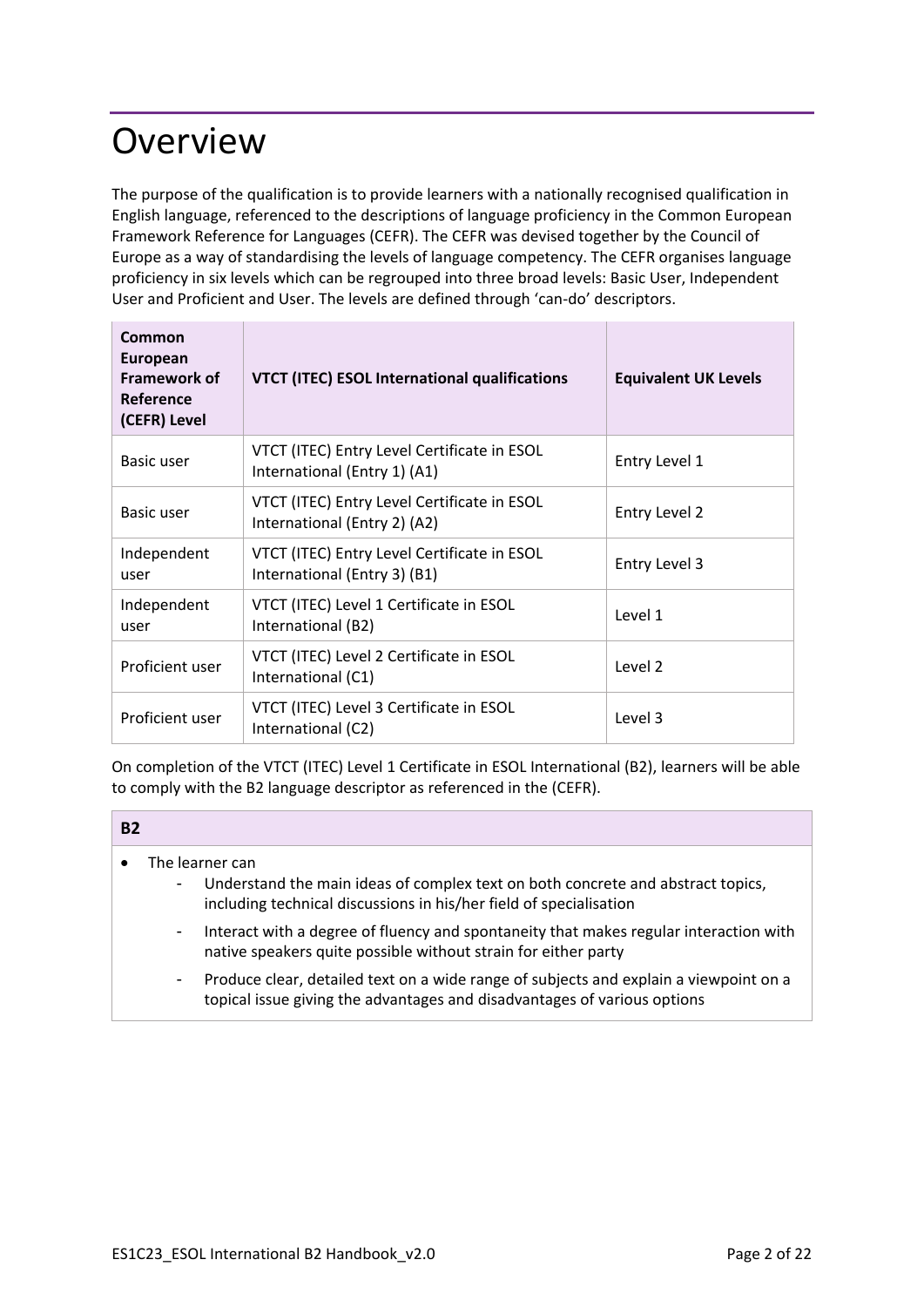## Mode content

#### **Listening level descriptors**

- The learner can
	- Understand the main points of standard speech on familiar matters regularly encountered at work, school, leisure, etc.
	- Understand factual information about familiar topics, common everyday topics identifying the gist and the specific details, given that speech is clearly articulated
	- Understand interaction between native speakers and follow the main points of an extended discussion
	- Understand most TV news and current affairs programmes, documentaries, live interviews, talk shows, plays and the majority of films in standard dialect and pace

#### **Reading level descriptors**

- The learner can
	- Read with a large degree of independence, adapting style and speed of reading to different texts (articles, stories, reports) and purposes, and using appropriate reference sources selectively
	- Show a broad active reading vocabulary, but may experience some difficulty with low frequency idioms or lexicon in general
	- Extrapolate the meaning of occasional unknown words from the context and deduce sentence meaning, provided the topic discussed is familiar
	- Understand and find information in everyday written material such as emails, brochures or short documents
	- Understand the gist of an argumentative text; Understand articles and reports concerned with contemporary problems in which the writers adopt particular stances or viewpoints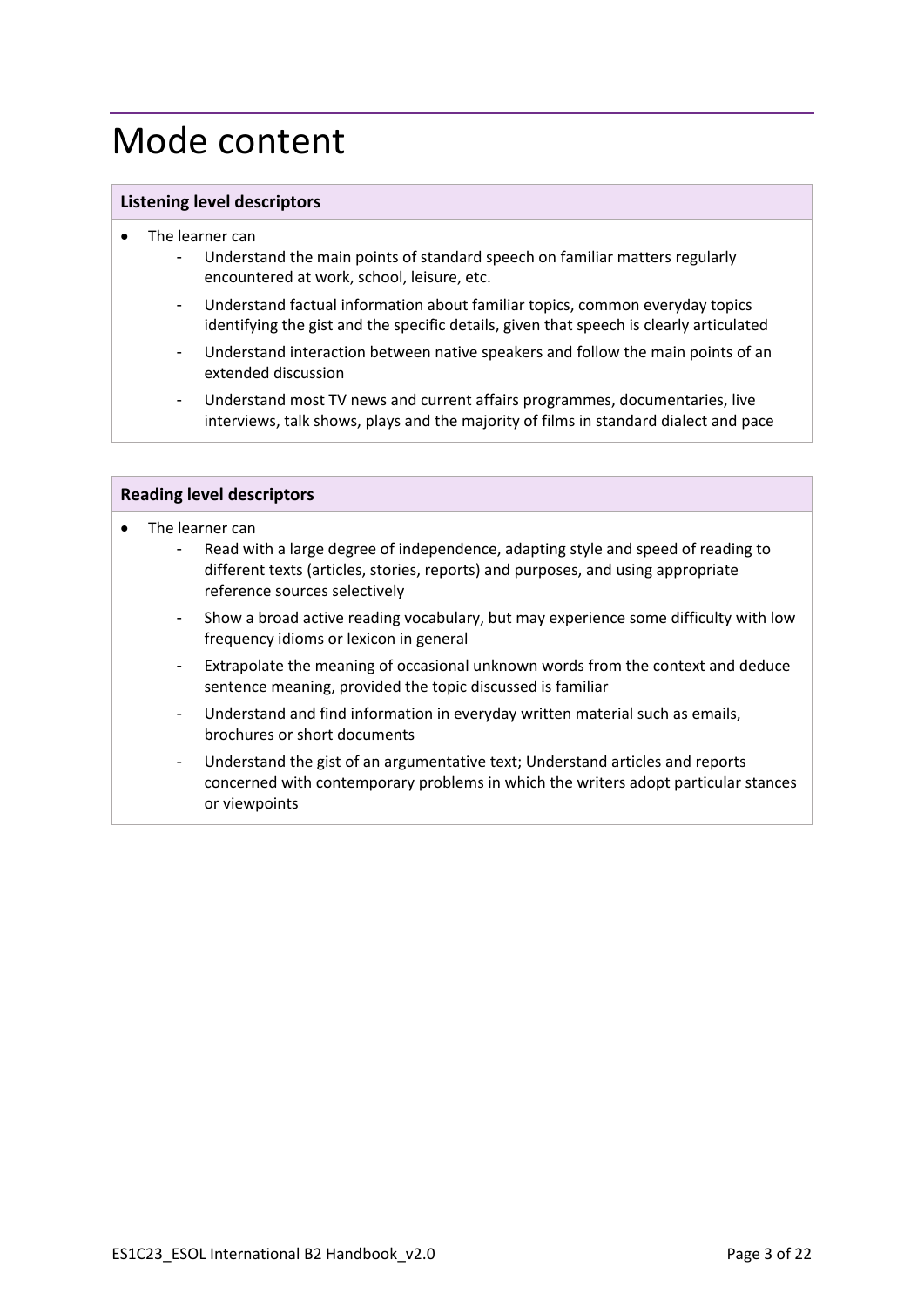#### **Writing level descriptors**

- The learner can
	- Convey information and ideas on abstract as well as concrete topics, check information and ask about or explain problems with reasonable precision
	- Write straightforward connected texts on a range of familiar subjects within his/her field of interest by linking a series of shorter discrete elements into a linear sequence
	- Write detailed descriptions on a range of familiar subjects within his/her field of interest
	- Write short, simple essays on topics of interest
	- Summarise, report and give his/her opinion about accumulated factual information on familiar routine and non-routine matters within his/her field with some confidence
	- Write very brief reports to a standard conventionalised format, which pass on routine factual information and state reasons for action

#### **Speaking level descriptors**

- The learner can
	- Use language fluently, accurately and effectively on a wide range of general, academic, vocational or leisure topics, marking clearly the relationships between ideas; communicate spontaneously with high degree of grammatical control, adopting appropriate register according to the circumstances; engage in extended conversation on most general topics in a participatory fashion
	- Take an active part in or enter unprepared into informal discussion in familiar contexts, commenting, expressing opinions and points of view, making proposals and hypothesising
	- Express his/her ideas and opinions with some precision, and participate actively in argumentative discussions sustaining his/her opinions and providing relevant explanations, arguments and comments
	- Express the main point he/she wants to communicate and keep going comprehensibly, even though he/she may have to pause for grammatical and lexical planning and repair, especially in longer stretches of free production
	- Control of vocabulary but errors still occur when expressing more complex thoughts or handling unfamiliar topics and situation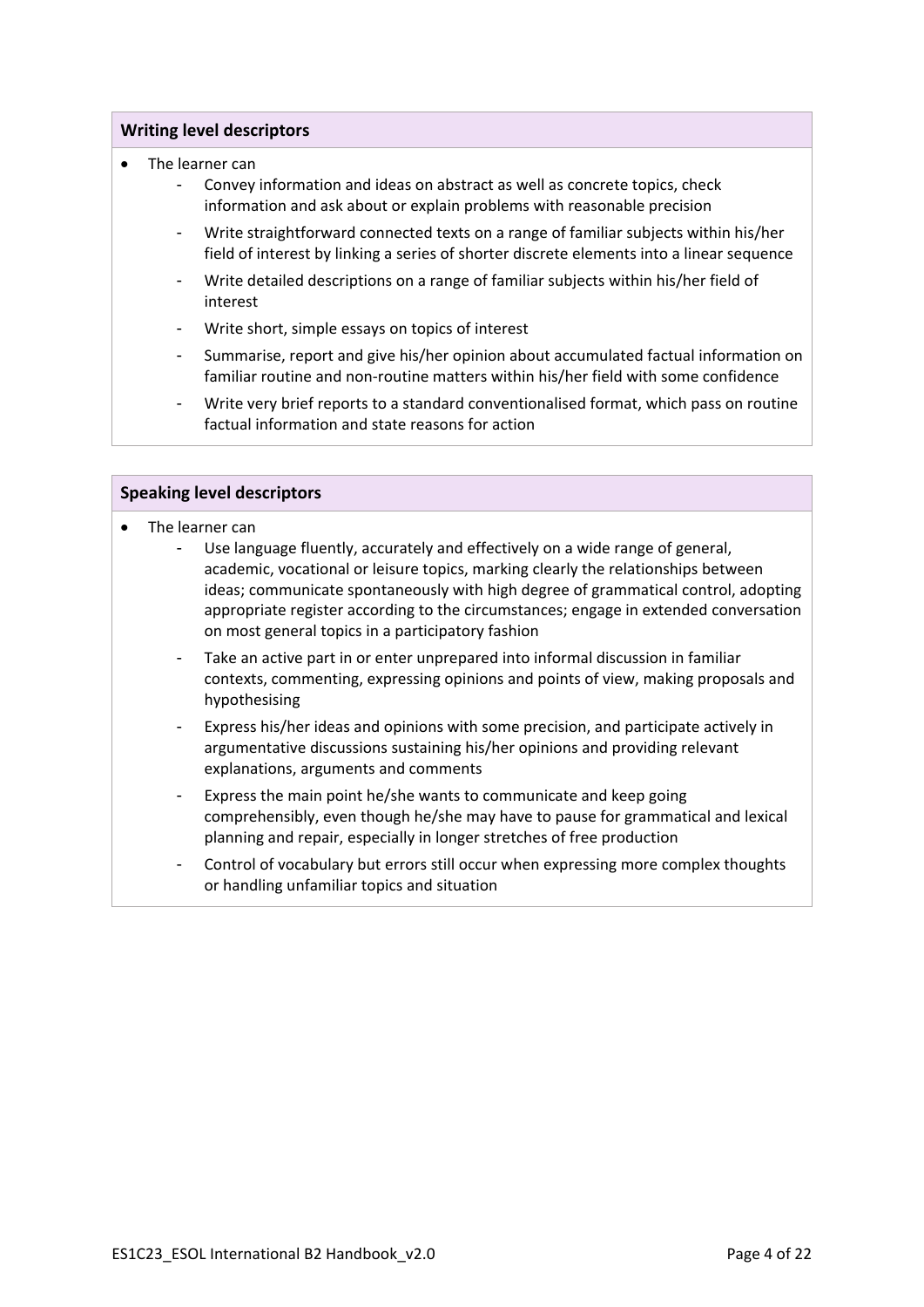### Assessment requirements

Learners must complete all five modes in order to receive an overall grade and be eligible for certification. The speaking mode of the qualification is internally assessed by the Centre's speech assessor and interlocutor and externally quality assured by VTCT.

| <b>Mode of Assessment</b><br><b>Assessment</b><br><b>Method</b><br>(Paper-based or online) |                                                               | <b>Examination Conditions</b> | <b>Speaking</b><br>Assessment-<br><b>Controlled</b> |
|--------------------------------------------------------------------------------------------|---------------------------------------------------------------|-------------------------------|-----------------------------------------------------|
| Use of English                                                                             |                                                               |                               |                                                     |
| Listening                                                                                  |                                                               |                               |                                                     |
| Reading                                                                                    | <b>Written Examination</b>                                    |                               |                                                     |
| Writing                                                                                    |                                                               |                               |                                                     |
| Speaking                                                                                   | <b>Practical Oral</b><br><b>Examination (Face to</b><br>Face) |                               |                                                     |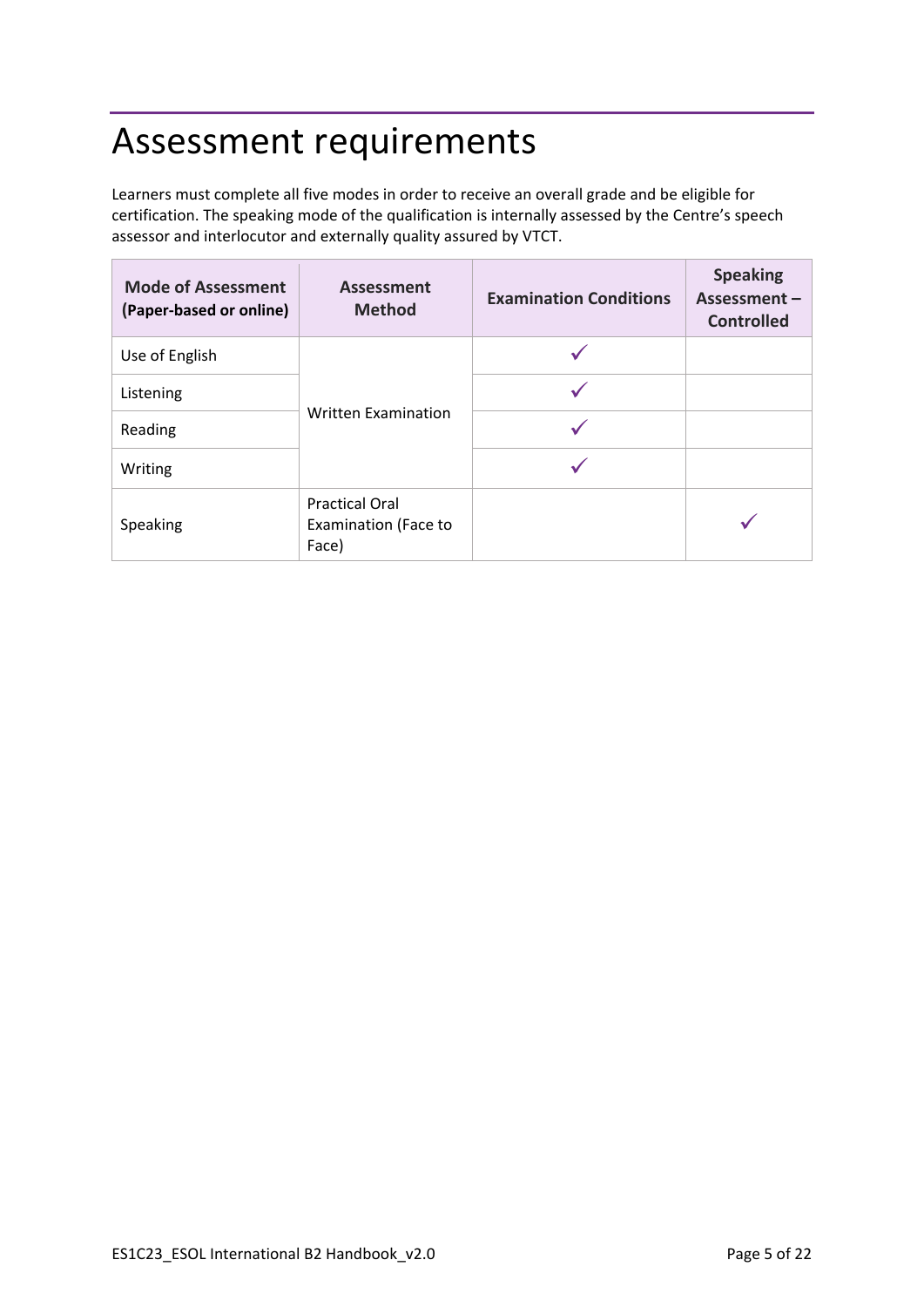| <b>Mode</b>                               | <b>Assessment criteria</b>                                                                                                                                                                                | <b>Task type</b>                                                                                                                                                                              | <b>Number</b><br>of items | <b>Marks</b> |
|-------------------------------------------|-----------------------------------------------------------------------------------------------------------------------------------------------------------------------------------------------------------|-----------------------------------------------------------------------------------------------------------------------------------------------------------------------------------------------|---------------------------|--------------|
| Use of<br>English $-$<br>Section A        | The learner can<br>Identify appropriate structural<br>words from grammar area.<br>Emphasis on grammatical<br>structures, vocabulary and other<br>lexical structures required to<br>perform at CEFR level. | The learner will<br>demonstrate<br>knowledge of<br>structural language<br>use by choosing the<br>correct option<br>(Four option<br>multiple choice gap<br>fill sentences)                     | 10                        | 5            |
| Use of<br>English $-$<br><b>Section B</b> | The learner can<br>Identify language functions and<br>$\bullet$<br>different structural patterns;<br>Rephrase sentence structure<br>$\bullet$                                                             | The learner will<br>demonstrate ability<br>to rephrase<br>sentence structure<br>by choosing the<br>correct option<br>(Four option<br>multiple choice gap<br>fill sentences)                   | 5.                        | 5.           |
| Use of<br>English $-$<br>Section C        | The learner can<br>Use phrasal verbs and idioms<br>$\bullet$                                                                                                                                              | The learner will<br>demonstrate ability<br>to use vocabulary<br>and grammar<br>structures by<br>choosing the correct<br>word option<br>(Four option<br>multiple choice gap<br>fill sentences) | 10                        | 10           |
|                                           |                                                                                                                                                                                                           | <b>Total marks</b>                                                                                                                                                                            | 20                        |              |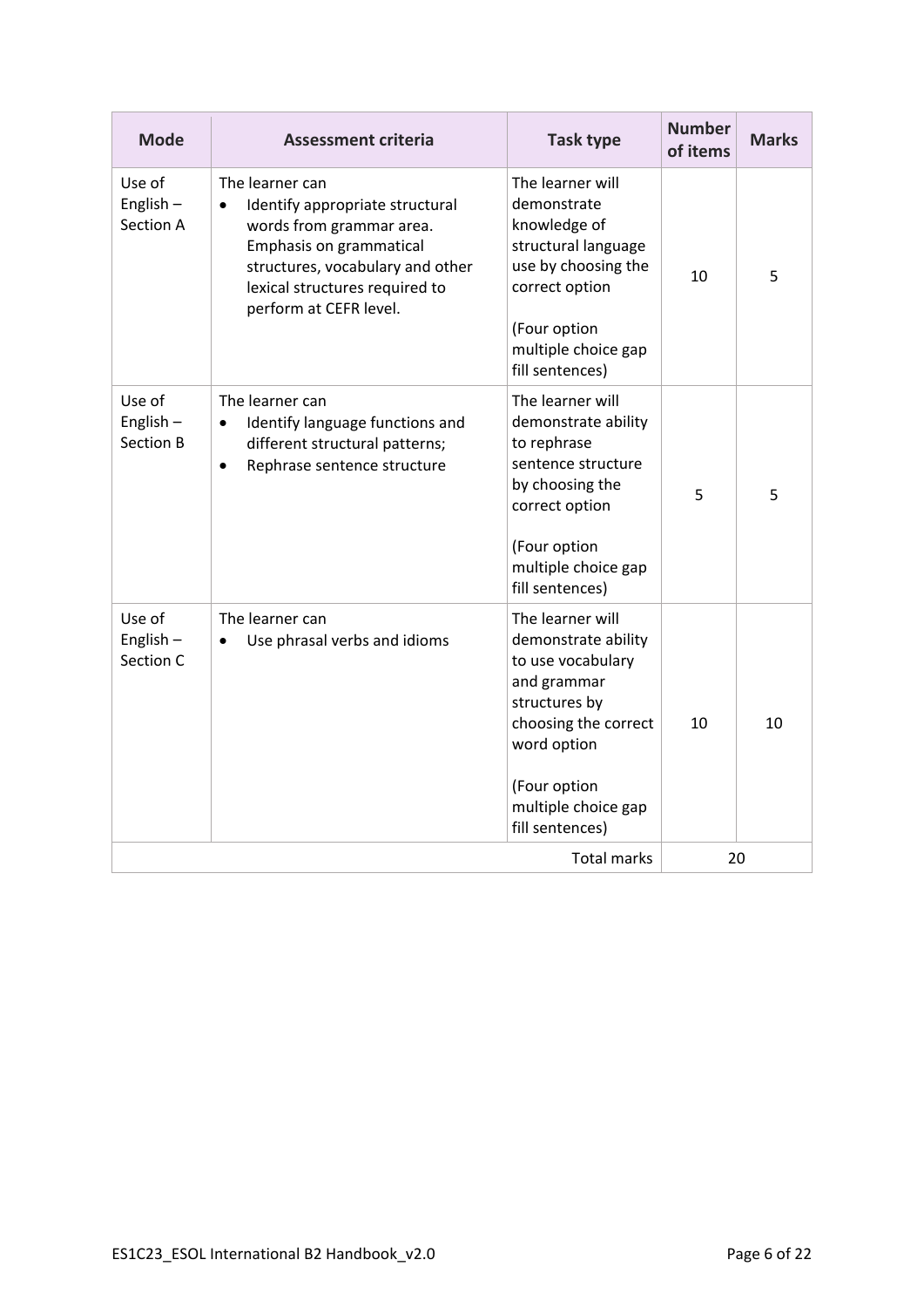| <b>Mode</b>           | <b>Assessment criteria</b>                                        | Task type                                                                                                                                                                                                                                                                                   | <b>Number</b><br>of items | <b>Marks</b> |
|-----------------------|-------------------------------------------------------------------|---------------------------------------------------------------------------------------------------------------------------------------------------------------------------------------------------------------------------------------------------------------------------------------------|---------------------------|--------------|
| Reading-<br>Section A | The learner can<br>Understand the details of a text<br>$\bullet$  | The learner can scan<br>a text,<br>approximately 500<br>words long. The text<br>is adapted from an<br>original source and<br>may include<br>unfamiliar<br>vocabulary, which<br>will not interfere<br>with the ability to<br>complete the task<br>(Three option<br>multiple choice<br>items) | 10                        | 10           |
| Reading-<br>Section B | The learner can<br>Use correct vocabulary structure in<br>context | The learner will read<br>a short text or a<br>series of texts with<br>gaps, the learner<br>can identify the<br>word form to use in<br>context<br>(thee option gap<br>filled sentence)                                                                                                       | 10                        | 10           |
|                       |                                                                   | <b>Total marks</b>                                                                                                                                                                                                                                                                          | 20                        |              |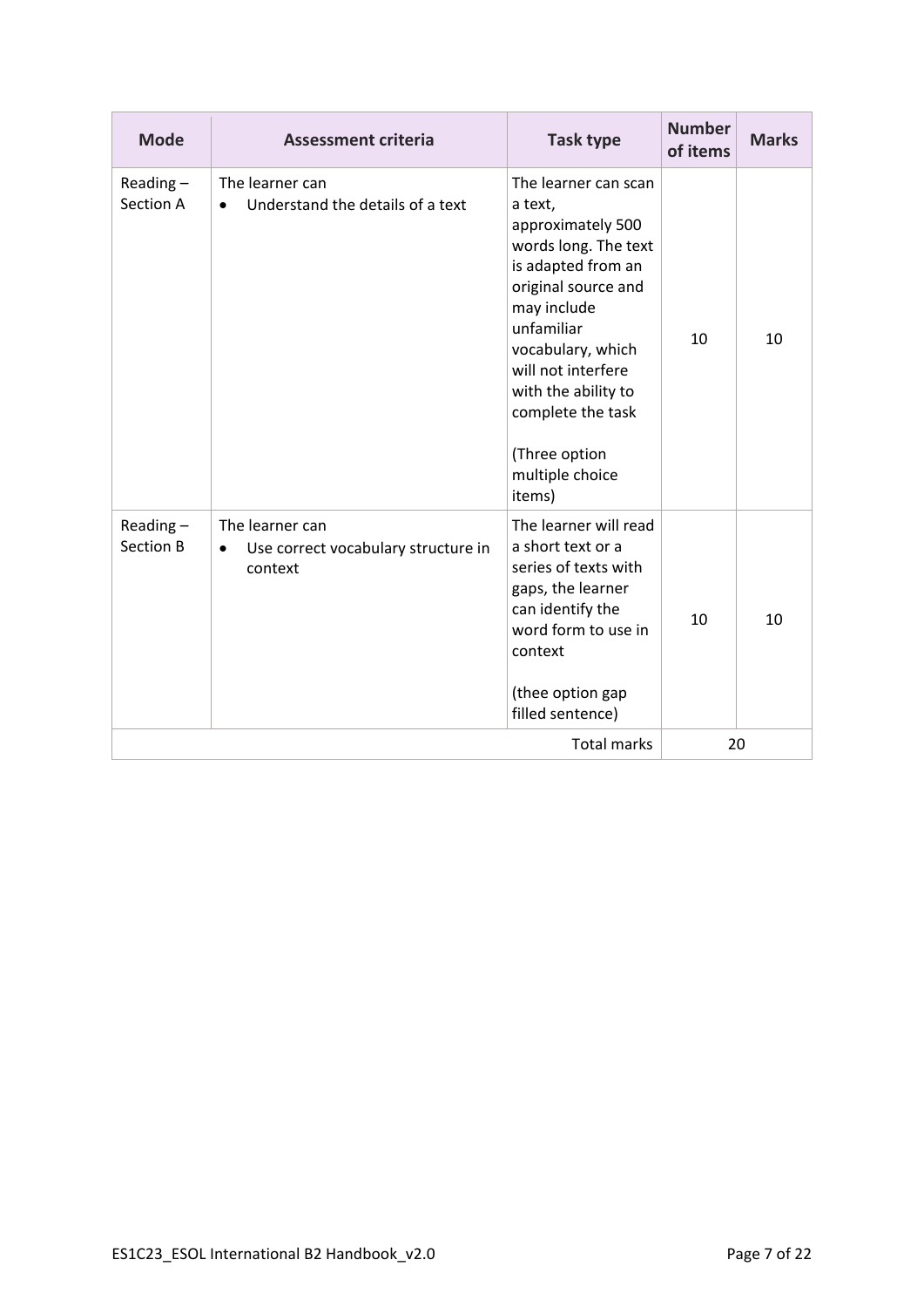| <b>Mode</b>              | <b>Assessment criteria</b>                                                                                                        | <b>Task type</b>                                                                                                                                                                                                                            | <b>Number</b><br>of items | <b>Marks</b> |
|--------------------------|-----------------------------------------------------------------------------------------------------------------------------------|---------------------------------------------------------------------------------------------------------------------------------------------------------------------------------------------------------------------------------------------|---------------------------|--------------|
| Writing $-$<br>Section A | The learner can<br>Demonstrate the ability to<br>$\bullet$<br>communicate in writing a clear,<br>well-organised and detailed text | Learner has to select<br>one writing task<br>from two options<br>Options given may<br>include:<br>summary,<br>transactional<br>letter (formal/<br>semi-formal<br>register)<br>essay<br>article, review or<br>report<br>minimum 200<br>words | $\mathbf{1}$              | 20           |
|                          |                                                                                                                                   | <b>Total marks</b>                                                                                                                                                                                                                          | 20                        |              |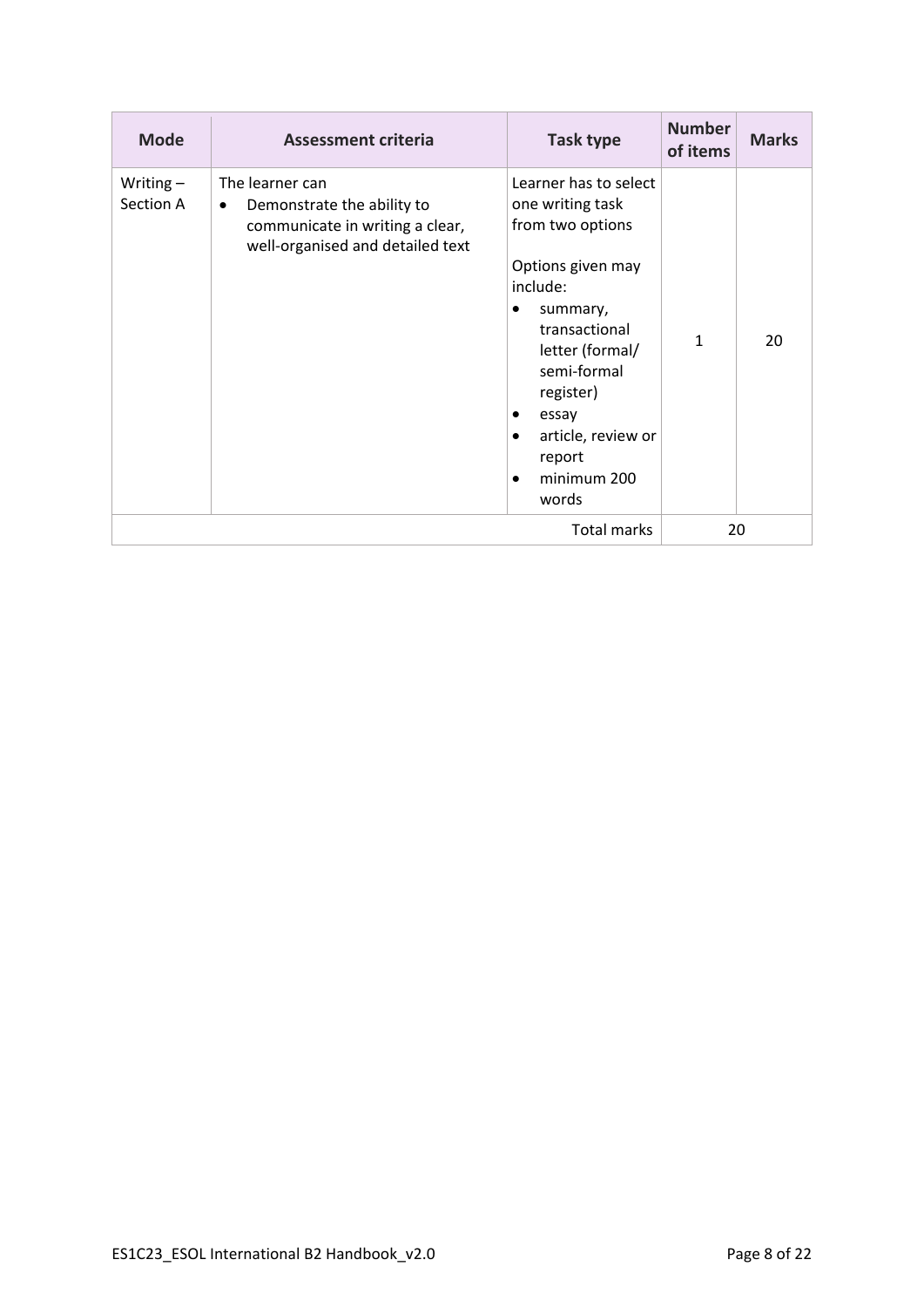| <b>Mode</b>             | <b>Assessment criteria</b>                                                                                                                                       | Task type                                                                                                                                                                                                                                                                  | <b>Number</b><br>of items | <b>Marks</b> |
|-------------------------|------------------------------------------------------------------------------------------------------------------------------------------------------------------|----------------------------------------------------------------------------------------------------------------------------------------------------------------------------------------------------------------------------------------------------------------------------|---------------------------|--------------|
| Listening $-$<br>Part A | The learner can<br><b>Understand natural</b><br>speech/standard spoken English<br>relating to topics normally<br>encountered in personal or social<br>situations | The learner will<br>listen to two<br>dialogues and<br>identify the correct<br>answer<br>Focus is on detailed<br>understanding,<br>specifically<br>understanding roles<br>and relationships,<br>mood, attitude,<br>feelings, opinion,<br>and intention<br>(True/False item) | 10                        | 10           |
| Listening $-$<br>Part B | The learner can<br>Understand authentic recordings, or<br>$\bullet$<br>material outside candidate's<br>immediate sphere of interest                              | The learner will<br>listen to several<br>news items and<br>choose the correct<br>answer<br>(Multiple choice<br>item)                                                                                                                                                       | 10                        | 10           |
|                         |                                                                                                                                                                  | <b>Total marks</b>                                                                                                                                                                                                                                                         | 20                        |              |

| <b>Mode</b>                     | <b>Assessment criteria</b>                                                                                                                                                          | <b>Task type</b>                                                                                                    | <b>Marks</b> |
|---------------------------------|-------------------------------------------------------------------------------------------------------------------------------------------------------------------------------------|---------------------------------------------------------------------------------------------------------------------|--------------|
| Oral<br>examination<br>- Part A | The learner will be able to<br>Greet the examiner<br>$\bullet$<br>Provide personal details and<br>٠<br>information                                                                  | Oral interaction with the<br>interlocutor<br>Approximately 2 minutes per<br>learner                                 |              |
| Oral<br>examination<br>- Part B | The learner will be able to<br>Discuss a topic, give factual<br>$\bullet$<br>information and express ideas and<br>options<br>Use a range of language structures<br>٠<br>and lexicon | Oral discourse<br>Approximately 2 per learner                                                                       | 20           |
| Oral<br>examination<br>- Part C | The learner will be able to<br>Ask and answer questions about a<br>$\bullet$<br>topic<br>Give opinions and facts                                                                    | This phase is dedicated to a<br>natural interaction between the<br>candidates<br>Approximately 3 minutes<br>overall |              |
|                                 |                                                                                                                                                                                     | <b>Total marks</b>                                                                                                  | 20           |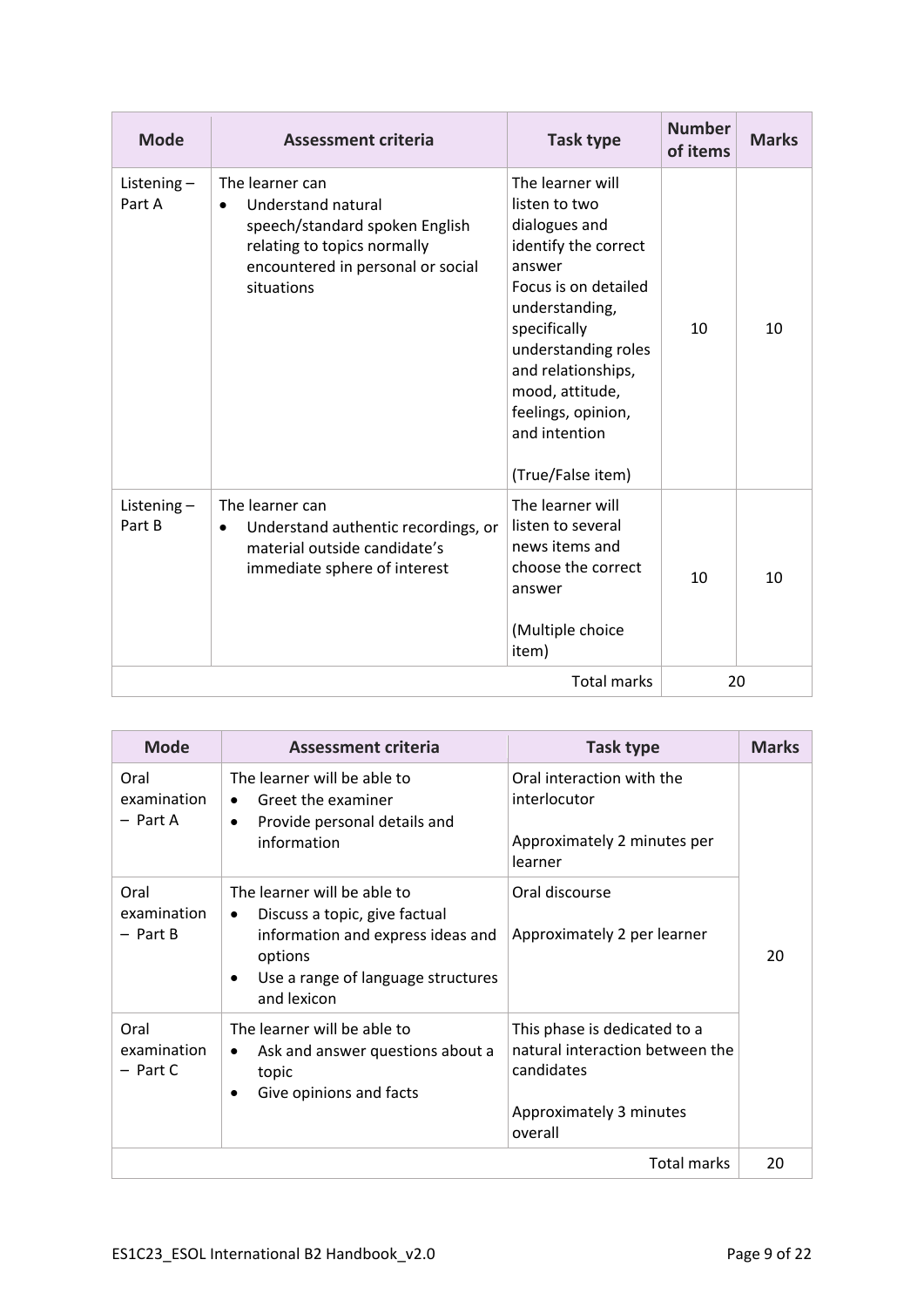## Indicative Content

This section gives an indication of language and structures which should be covered during a taught course at this level.

#### **Functions**

- Functions contribute to the development and maintenance of language skills. Through functional skills, learners are able to perform in social interaction, the world of work, or learning. The command of the English language supports the development of communicative and practical life skills. The following are a variety of functions that learners should be able to perform having achieved B2 level. This is not an exhaustive list:
	- Advising and warning
	- Apologising, criticising and complaining
	- Arguing a point, presenting an argument (e.g. on the one hand…but on the other hand)
	- Asking for and giving information on a variety of topics
	- Carrying out a prepared interview, checking and confirming information
	- Checking understanding and self-correcting if there is a misunderstanding
	- Comparing and contrasting, expressing degrees of difference
	- Complaining
	- Conveying degrees of emotion and significance of personal events and experiences/ responding to feelings such as surprise, happiness, sadness
	- Confirming comprehension during interaction and inviting others to join interaction
	- Describing routines and habits in the present and the past/past events and states in the past /recent activities and completed actions/describing a sequence of events
	- Describing people and personalities/landscapes and cities
	- Describing education, qualifications and skills
	- Drawing conclusions
	- Engaging in transactions/complaints in the field of goods and services
	- Exchanging, checking and confirming information
	- Explaining an argument to a counterpart
	- Expressing ability and inability in the present, future and past/expressing purpose, cause and result/needs and desires
	- Expressing thoughts about abstract and cultural topics such as music and films
	- Giving advice in the present, future and past
	- Giving instructions and following instructions
	- Giving explanations and offering solutions to problems
	- Interrupting and turn-taking during a discussion
	- Making arrangements/predictions/talking about future plans and intentions/making predictions (also based on evidence)/making spontaneous decisions
	- Making recommendations and suggestions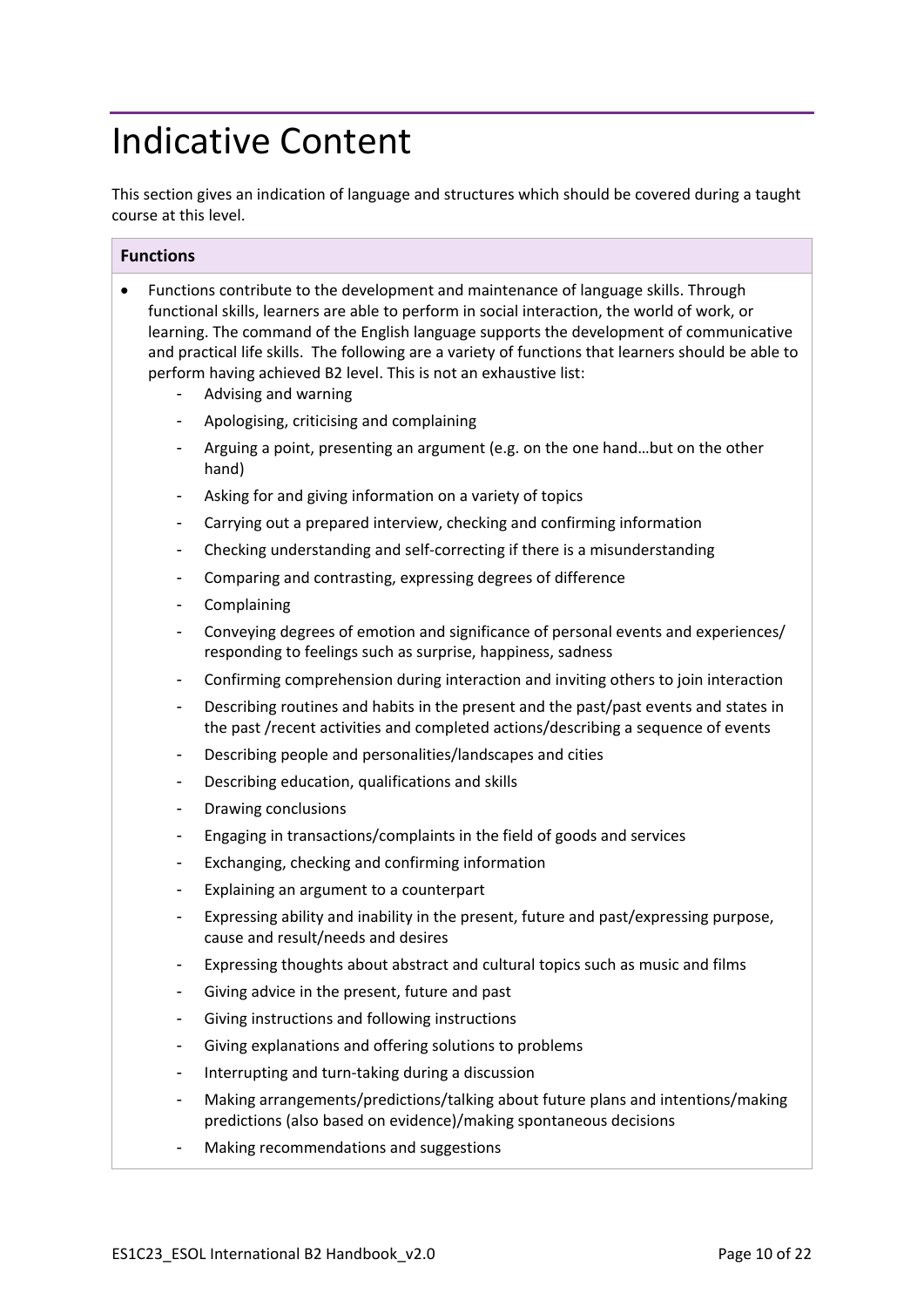- Negotiating and mediation
- Offering and inviting
- Praising and criticising
- Speculating about causes, consequences and hypothetical situations
- Tentative expressions

#### **Grammatical accuracy**

- B2 candidates should demonstrate accuracy relating to all basic structures covered in lower levels. At this level, candidates should be confident with and demonstrate accuracy in more complex structures although errors may occur when attempting to use a combination of structures across sentence boundaries. The B2 illustrative descriptor scale indicates that the learner can:
	- Show good grammatical control. Occasional 'slips' or non-systematic errors and minor flaws in sentence structure may still occur, but they are rare and can often be corrected in retrospect
	- Show a relatively high degree of grammatical control. Does not make mistakes which lead to misunderstanding
	- Show a good command of simple language structures and some complex grammatical forms, although he/she tends to use complex structures rigidly with some inaccuracy
- Grammar/language items included in the learner's repertoire include the items in the table below.

| <b>Adverbs</b>            | Regular and irregular forms of the 5 types of adverbs: frequency,<br>degree, time, place and manner. Sentence adverbs (ideally,<br>ironically). Focus adverbs (also, as well) |
|---------------------------|-------------------------------------------------------------------------------------------------------------------------------------------------------------------------------|
| <b>Adverbial clauses</b>  | Using adverbial -ing clauses of time, of place, of manner and<br>purpose                                                                                                      |
| As vs like vs such as     | To express similarity and comparisons. Consolidation                                                                                                                          |
| Aux verb to be            | Progressive forms of the auxiliary verb to be e.g. you are being silly                                                                                                        |
| Causative have and get    | Causative constructions with have and get: have something done,<br>get something done                                                                                         |
|                           | I had a plumber fix the toilet/I got my trousers mended                                                                                                                       |
| <b>Clauses of purpose</b> | Infinitive of purpose: to + infinitive; Jerry went to the shop to buy a<br>bottle of wine                                                                                     |
|                           | Adverbial clauses of purpose                                                                                                                                                  |
|                           | in order to/so as to $+$ infinitive (formal);                                                                                                                                 |
|                           | We were asked to stay over in order to finish the project                                                                                                                     |
|                           | so that $+$ can/will/ for $+$ noun $-$ used to express purpose $-$ We<br>went out for a pizza.                                                                                |
|                           | Prepositional phrases of purpose (for, due to, because of)                                                                                                                    |
|                           | for $+$ -ing – used to express purpose and/or function of something<br>- This function on the air conditioner is for reducing humidity                                        |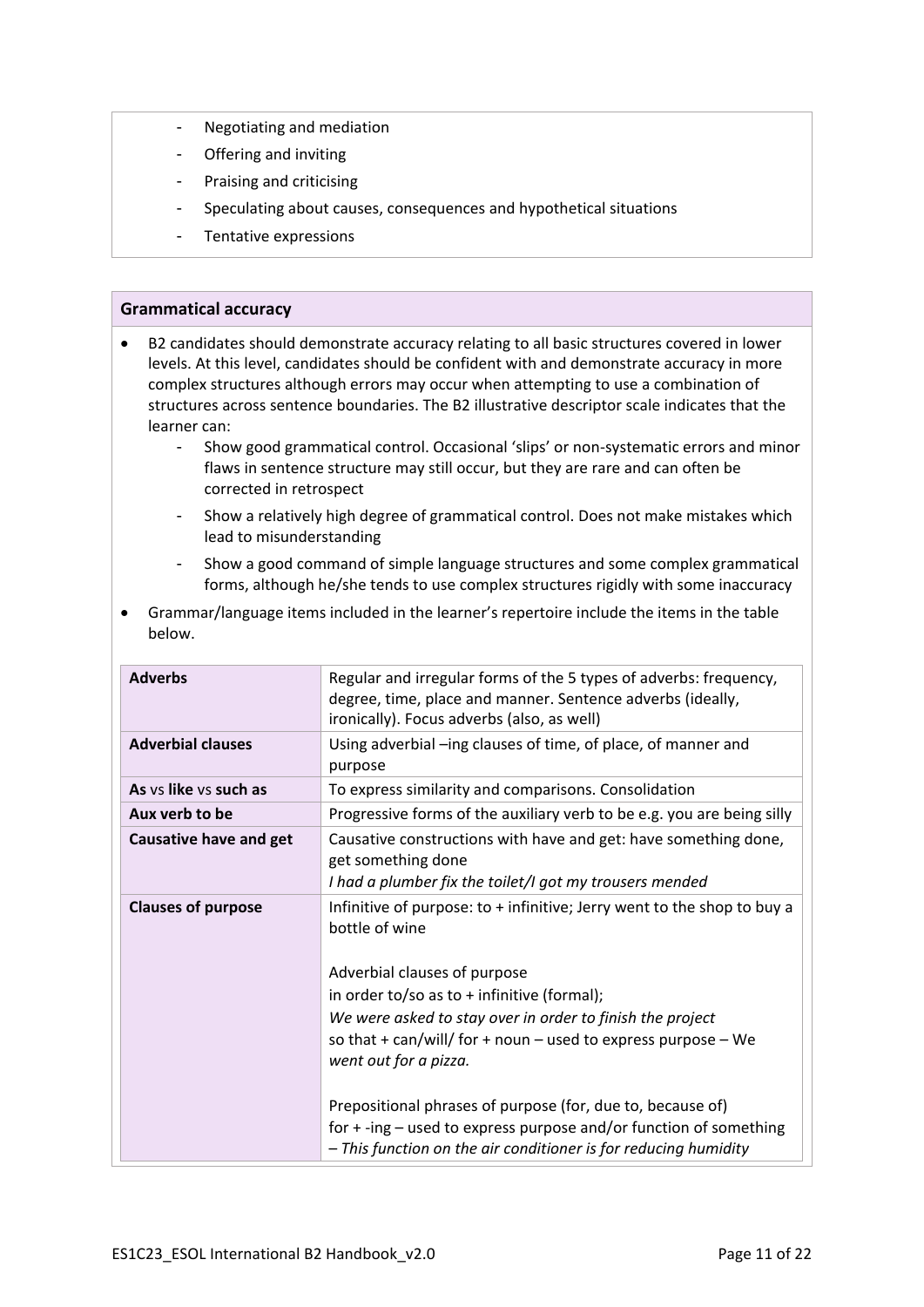| <b>Comparatives and</b><br>superlatives | For adjectives and adverbs                                                                                                                                                                                                                                                                                                                                                                                                                                                                                                                                                                                                            |
|-----------------------------------------|---------------------------------------------------------------------------------------------------------------------------------------------------------------------------------------------------------------------------------------------------------------------------------------------------------------------------------------------------------------------------------------------------------------------------------------------------------------------------------------------------------------------------------------------------------------------------------------------------------------------------------------|
| <b>Connectors and linkers</b>           | To express contrast, reason and cause, purpose, consequence,<br>addition, exemplification; Linkers also for: succession, result, order<br>Contrasting conjunctions<br>Connecting ideas that contrast. But/although/however/despite/in<br>spite of/even though, etc.                                                                                                                                                                                                                                                                                                                                                                   |
| <b>Gerunds and infinitives</b>          | <b>Gerunds and Infinitives:</b>                                                                                                                                                                                                                                                                                                                                                                                                                                                                                                                                                                                                       |
|                                         | Verb+to+ infinitive (She offered to help out with the party)<br>Verb+object+ infinitive without to (Glen helped us move to a<br>$\bullet$<br>new flat)<br>Verb+ing: gerunds after verbs and prepositions<br>$\bullet$<br>He suggested taking another route to the airport                                                                                                                                                                                                                                                                                                                                                             |
|                                         | Thank you for helping out                                                                                                                                                                                                                                                                                                                                                                                                                                                                                                                                                                                                             |
|                                         | Gerunds as subjects and objects<br>$\overline{\phantom{a}}$                                                                                                                                                                                                                                                                                                                                                                                                                                                                                                                                                                           |
|                                         | Jogging is good for you                                                                                                                                                                                                                                                                                                                                                                                                                                                                                                                                                                                                               |
| Had better + infinitive                 | To give a piece of advice (should and ought to vs. had better)                                                                                                                                                                                                                                                                                                                                                                                                                                                                                                                                                                        |
| If/when/unless                          | With no future, using the present simple for the future<br>(even if, as long as, provided that, make sure)                                                                                                                                                                                                                                                                                                                                                                                                                                                                                                                            |
| <b>Indirect questions</b>               | Indirect and embedded questions: Know, wonder, etc.<br>Consolidation and extension                                                                                                                                                                                                                                                                                                                                                                                                                                                                                                                                                    |
| <b>Infinitives</b>                      | Infinitive of purpose (He is here to see the manager)<br>Perfect infinitive (I am sorry to have caused you trouble)<br>Passive infinitive (There is a lot of work to be done)<br>After adjectives (I am pleased to see that you are happy)                                                                                                                                                                                                                                                                                                                                                                                            |
| <b>Intensifiers</b>                     | Broad range of intensifiers (extremely, much, too, so)<br>Intensifiers with strong adjectives                                                                                                                                                                                                                                                                                                                                                                                                                                                                                                                                         |
| <b>Inversion</b>                        | Inversion for emphasis                                                                                                                                                                                                                                                                                                                                                                                                                                                                                                                                                                                                                |
| <b>Modals</b>                           | Ability (can, be able to manage to)<br>$\bullet$<br>Ability, possibility in the past (could, was allowed to)<br>Possibility (may/might/could/should) in the present and in<br>the past $(+)$ have $+$ past participle)<br>Obligation (have to, ought to, must, supposed to, need to)<br>Permission (can, to be allowed to / let someone do<br>$\bullet$<br>something)<br>Prohibition (mustn't, not allowed to, can't)<br>٠<br>Necessity or lack of (need or needn't)<br>٠<br>Suggestion (ought to, should)<br>Drawing conclusions in the present and the past, speculate<br>(must, can't, may, might, could + have + past participle) |
|                                         | Predictions (will, could, may, might)<br>State the truth using must                                                                                                                                                                                                                                                                                                                                                                                                                                                                                                                                                                   |
| <b>Noun phrases</b>                     | Articles, adjectives, participles, possessive pronouns, and<br>determiners. Noun phrases as subjects and direct objects                                                                                                                                                                                                                                                                                                                                                                                                                                                                                                               |
| <b>Passive voice</b>                    | Present, continuous, past, present perfect and future forms<br>passive infinitive                                                                                                                                                                                                                                                                                                                                                                                                                                                                                                                                                     |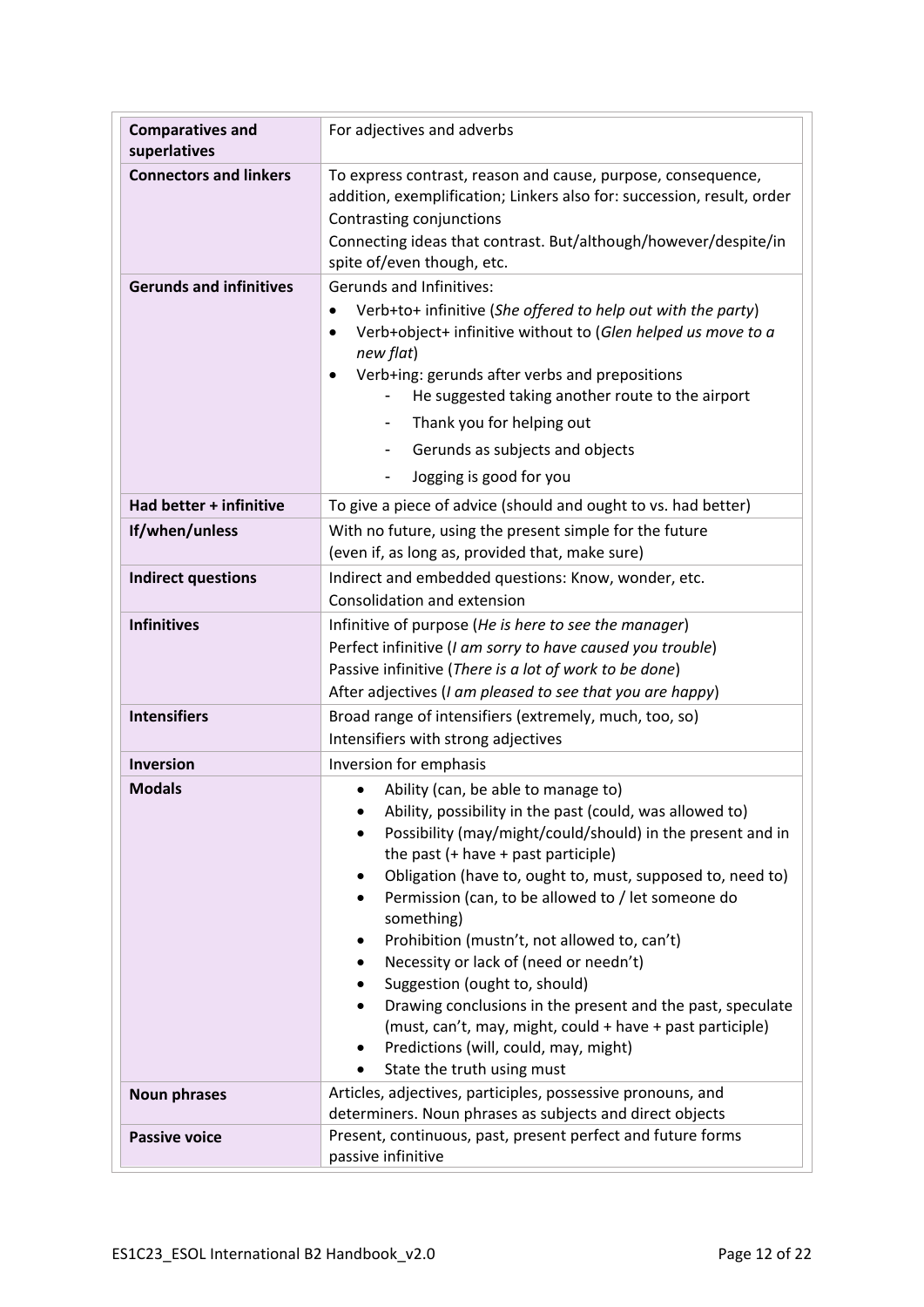| <b>Prepositions</b><br><b>Question tags</b>                                                                                                                                                                              | To indicate: location (on, inside)/time (in, during)/direction (in,<br>out of)/prepositional phrases (at the beginning)/prepositions<br>preceding and following nouns (by bus, at lastor phrasal verbs<br>miscellaneous)<br>Prepositions + gerund (after having  before getting )<br>Consolidation and extension<br>Substitution in confirmation questions, positive and negative                                                                                                                                                                                                                                                                                                                                                                                                                                                                                                              |
|--------------------------------------------------------------------------------------------------------------------------------------------------------------------------------------------------------------------------|------------------------------------------------------------------------------------------------------------------------------------------------------------------------------------------------------------------------------------------------------------------------------------------------------------------------------------------------------------------------------------------------------------------------------------------------------------------------------------------------------------------------------------------------------------------------------------------------------------------------------------------------------------------------------------------------------------------------------------------------------------------------------------------------------------------------------------------------------------------------------------------------|
|                                                                                                                                                                                                                          | Tenses: to be, present simple, continuous, past simple, present<br>perfect, simple and continuous, past perfect simple, will and<br>modals                                                                                                                                                                                                                                                                                                                                                                                                                                                                                                                                                                                                                                                                                                                                                     |
| <b>Relative pronouns and</b><br>clauses                                                                                                                                                                                  | Defining / non-defining or extra information clauses (whoever,<br>whichever, whatever, whomever, etc.)<br>Consolidation and extension                                                                                                                                                                                                                                                                                                                                                                                                                                                                                                                                                                                                                                                                                                                                                          |
| <b>Reported speech</b>                                                                                                                                                                                                   | Requests/reporting verbs and their various patterns/indirect<br>questions: agree to, remind someone to, suggest that, accuse of,<br>deny + ing, refuse to<br>Passive reporting verbs (it was said that the children had no food/<br>it is believed that/ it is understood that they will come home in )                                                                                                                                                                                                                                                                                                                                                                                                                                                                                                                                                                                        |
| <b>Subjunctive forms</b>                                                                                                                                                                                                 | The subjunctive in subordinate clauses that follow verbs<br>expressing a desire, a demand, a formal recommendation, or a<br>resolve<br>I only ask that he stop misbehaving<br>It is vital that they be informed at once<br>I demand that he do something about the problem!<br>As opposed to use of modals (He suggested that Jane call him)                                                                                                                                                                                                                                                                                                                                                                                                                                                                                                                                                   |
| <b>Time Clauses</b>                                                                                                                                                                                                      | Clauses starting with conjunctions: when, whenever, while, once,<br>before, after, as, (ever) since, until, as soon as, now (that), the<br>moment (that)                                                                                                                                                                                                                                                                                                                                                                                                                                                                                                                                                                                                                                                                                                                                       |
| Used to/Be used to $-$ get<br>used to $+$ ing                                                                                                                                                                            | Used to +infinitive for past habits<br>Be used to, to talk about habits<br>Get used to +ing for habits that are becoming familiar<br>Would to express past habits. Consolidation                                                                                                                                                                                                                                                                                                                                                                                                                                                                                                                                                                                                                                                                                                               |
| <b>Verb tenses</b><br>Affirmative, negative,<br>interrogative, short<br>answers, regular,<br>irregular, passives and<br>imperatives, gerunds and<br>infinitives<br>$\ddot{}$<br>Negative questions and<br>open questions | <b>Present tenses</b><br>Present simple (states and habits, systems and processes) -<br>$\bullet$<br>stative verbs<br>Present continuous (plans, present actions) present simple vs<br>٠<br>continuous. Situations which are in the process of change<br>Present perfect simple (recent and indefinite past; unfinished<br>$\bullet$<br>past with for and since, actions which happened recently,<br>actions that will happen soon)<br>Present perfect continuous (unfinished or recent continuous<br>٠<br>actions; visible results of an action) present perfect continuous<br>vs. present perfect simple<br>Past tenses<br>Past simple (past events)<br>$\bullet$<br>Past continuous (past actions, continuous actions interrupted<br>٠<br>by the past simple), past simple vs continuous<br>Past perfect simple (narrative, action which occurs before<br>$\bullet$<br>another in the past) |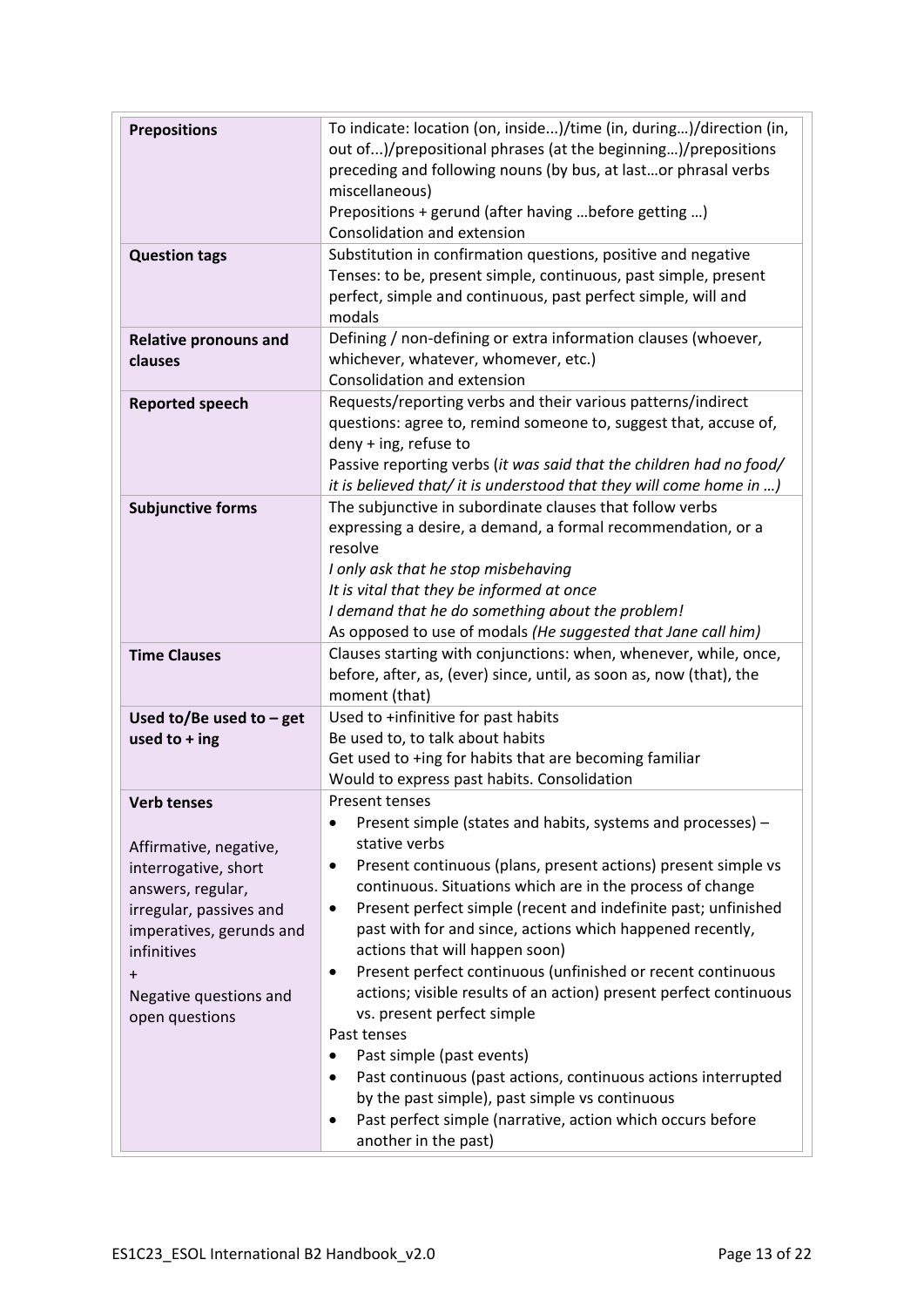|                           | Past perfect continuous (for actions in progress before or up to<br>$\bullet$<br>the main event in the past)<br><b>Future forms</b><br>Will, going to, about to $-$ present continuous, present simple<br>Future simple: present continuous; "going to" for plans and<br>$\bullet$<br>intentions, for predicting the future based on present<br>evidence;<br>Will and shall, will vs going to vs present continuous<br>$\bullet$<br>Future progressive for continuous actions happening in the<br>$\bullet$<br>future<br>Future Perfect (will have + verb)<br>Future in the past, was, were going to (I was going to come but<br>$\bullet$<br>then) (would+infinitive/would have + past participle:<br>She said she would phone you/He promised he<br>wouldn't have missed the celebration)<br>Conditionals<br>Conditionals: "0"/ 1st / 2nd and 3rd conditional<br>Mixed conditionals<br>$\bullet$<br>Unreal past after conditional words and expressions like if,<br>$\bullet$<br>supposing, if only, what if; after the verb to wish; after the<br>expression like: it's time/ it's high time+ past tense/ I'd rather<br>+past tense |
|---------------------------|----------------------------------------------------------------------------------------------------------------------------------------------------------------------------------------------------------------------------------------------------------------------------------------------------------------------------------------------------------------------------------------------------------------------------------------------------------------------------------------------------------------------------------------------------------------------------------------------------------------------------------------------------------------------------------------------------------------------------------------------------------------------------------------------------------------------------------------------------------------------------------------------------------------------------------------------------------------------------------------------------------------------------------------------------------------------------------------------------------------------------------------|
| <b>Verbs of sensation</b> | Verbs that describe the senses. Verbs of the senses and adjectives<br>describing them                                                                                                                                                                                                                                                                                                                                                                                                                                                                                                                                                                                                                                                                                                                                                                                                                                                                                                                                                                                                                                                  |
| Wish and hope             | To express wishes and regrets about the past                                                                                                                                                                                                                                                                                                                                                                                                                                                                                                                                                                                                                                                                                                                                                                                                                                                                                                                                                                                                                                                                                           |

#### **Topics and Lexical Areas**

- Vocabulary control concerns the user/learner's ability to choose an appropriate expression from their repertoire. The B2 illustrative descriptor scale indicates that
- The learner can
	- display a generally high level of lexical accuracy, though some confusion and incorrect word choice does occur without hindering communication
- Animals and habitats
- Body and mind
- Crime
- Culture and traditions
- Education and science
- Entertainment: music, art, cinema, theatre, restaurants, the arts
- Fashion and style
- Feelings, emotions and opinions
- Festivals and celebrations
- Food; eating and drinking habits
- Health and medicine
- Hobbies, fitness and sports
- Houses, towns, cities and living standards
- Language (including the English-speaking world)
- People in general: relationships, living conditions, descriptions (appearance and character)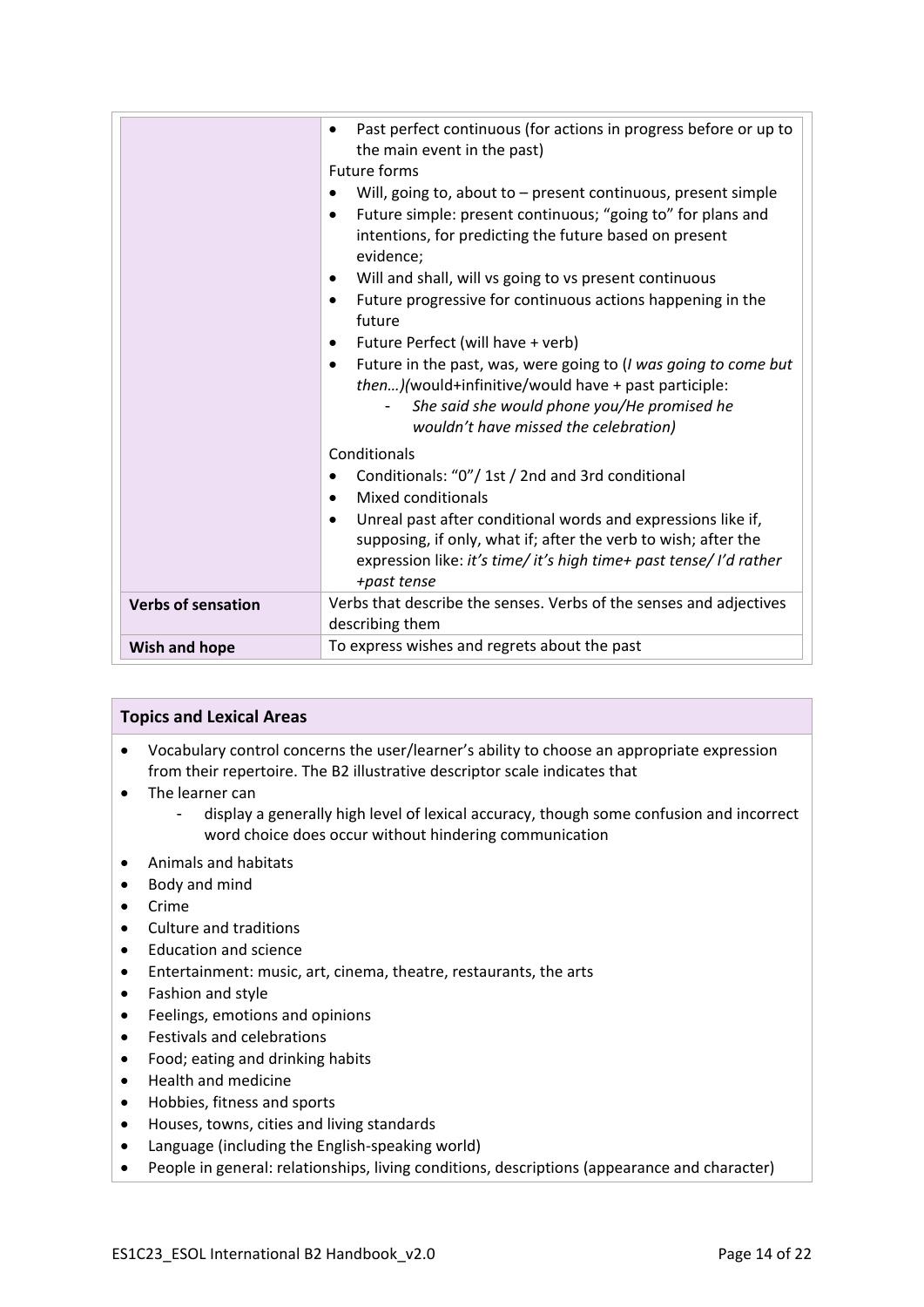- Personal experiences and lifestyles
- Politics, social issues and current events
- Services in town: banks, hotels, customer relations, post offices, etc.
- Science and technology
- The environment: The natural world, natural disasters, geographical areas, environmental issues, the ecosystem, etc.
- The media: newspapers, social media, blogs, etc.
- Work and occupations, the world of business, marketing
- Travel and tourism (including all forms of modern tourism e.g. 'Voluntourism', Ecotourism, etc.)

Vocabulary relating to the topics covered at B2 level

- The lexical knowledge that a learner has about the English language includes information about the form and meanings of words and phrases; lexical categorisation; appropriate use of words and phrases; relationships between words and phrases, lexicon candidates should be familiar with at a B2 level includes
	- Cohesive devices used in recapping and recovering an argument e.g. *As I was saying…; Anyway*
	- Collocations relating to targeted topics/collocations: verbs+ prepositions/nouns + prepositions/prepositional phrase (preposition+ noun)
	- Descriptions (language of description: misc. adjectives and set phrases)
	- False friends (sensible/sensitive; actually/currently; inconvenient/improper, nice/sympathetic, etc.)
	- Homophones e.g. aisle/isle; beech/beach/ bored/board, etc.
	- Homonyms e.g. poach; pitch; etc.
	- Hesitation fillers: Stock phrases to gain time for thought and turn taking e.g. *Um…; .Well …; let me think…*
	- Idiomatic expressions relating to targeted topics
	- Intensifiers, e.g. absolutely, totally, utterly, completely
	- Modifying words, e.g. basically, quite, certainly
	- Phrasal verbs relating to targeted topics
	- Synonyms and antonyms relating to targeted topics
	- Signposting words e.g. firstly;
	- Word formation/Word families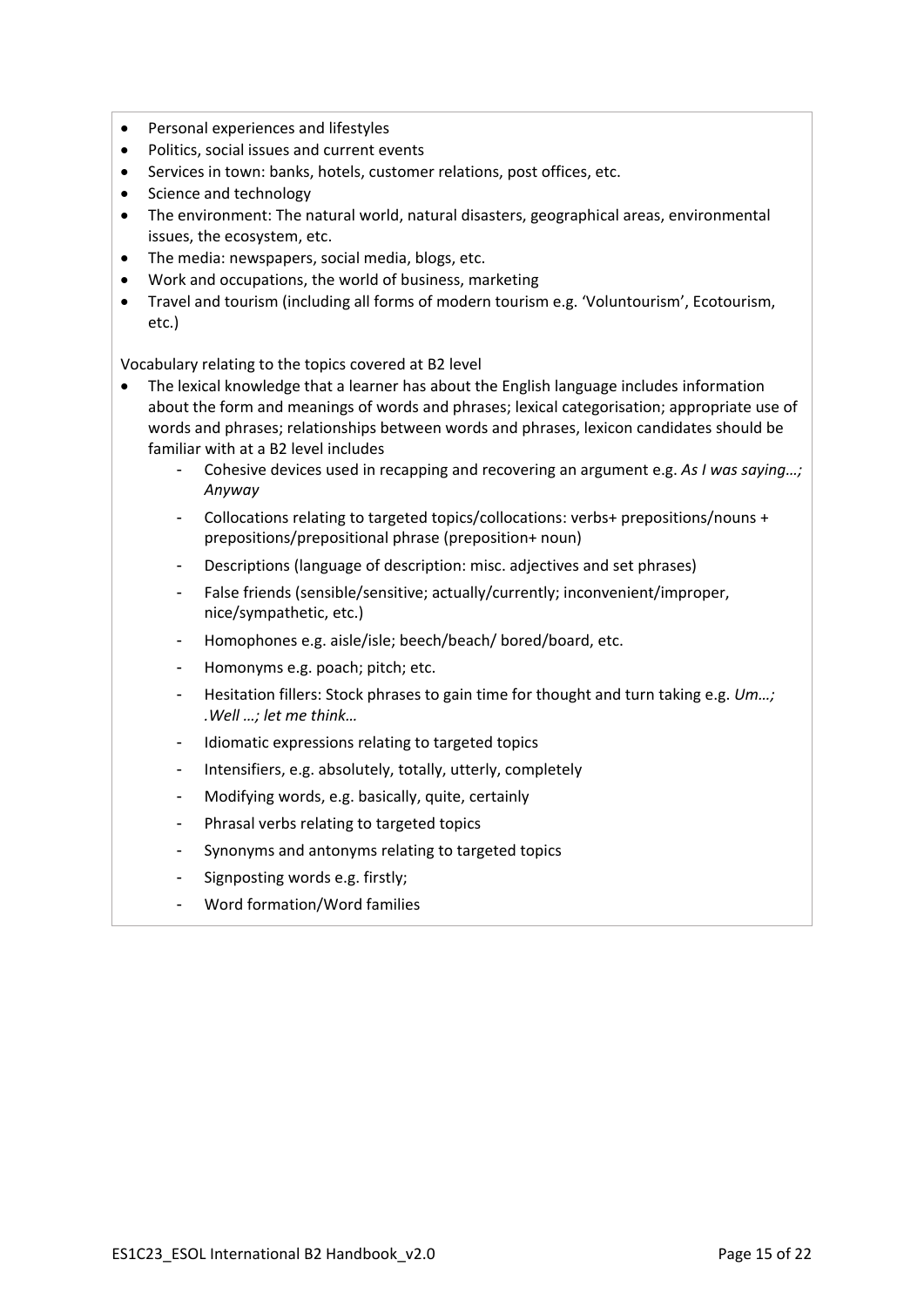#### **Reading skills**

- At B2 level, the learner is expected to have exposure to a wide variety of academic and authentic, or semi-authentic texts and comprehension test styles, and be able to demonstrate an ability to
	- Guess the meaning of unknown words from the context
	- Carry out an initial scan of a text, and know when it is appropriate to either skim or scan
	- Read for specific information from a text appropriate to this level. (i.e. scanning strategies)
	- Skim read a text quickly and be able to establish the main idea of the passage, the writer's purpose, the target audience/readers, and the type/genre of text
	- Understand the main points in the text and their relationship in the passage
	- Understand inferred information from a text
	- Take notes from a text and summarise it verbally or in writing
	- Order a jumbled text appropriate to the level by making connections (grammatical, lexical or contextual) within the text
	- Collect linked information from various parts of a text e.g. 'What are the reasons for xxx disappearance?'
	- Recognise the function of a text (e.g. informative, educational, etc.)
	- Label graphics using information from the text

#### **Listening skills**

- At B2 level, the learner is expected to have exposure to a wide variety of authentic and scripted dialogues, monologues, etc. normally encountered in personal, social, academic or vocational life
- Learners should be exposed to different varieties of the language, as well as a large variety of voice types and accents, and, therefore, they have the ability to
	- Understand spoken instructions
	- Listen for the main idea of a recorded text
	- Listen for detailed understanding of roles, relationships, attitude, feelings, opinion and intention.
	- Listen for specific information
	- Listen for key details in the recorded text
	- 'Jigsaw' information from a number of related recordings, or mini-recordings (i.e. jigsaw listening)
	- Interpret situational material, although they may not be able to understand everything
	- Infer meaning and bias from accentuation, intonation and pronunciation.
	- Transfer knowledge acquired from the recording to a gapped summary of the text (i.e. note-taking)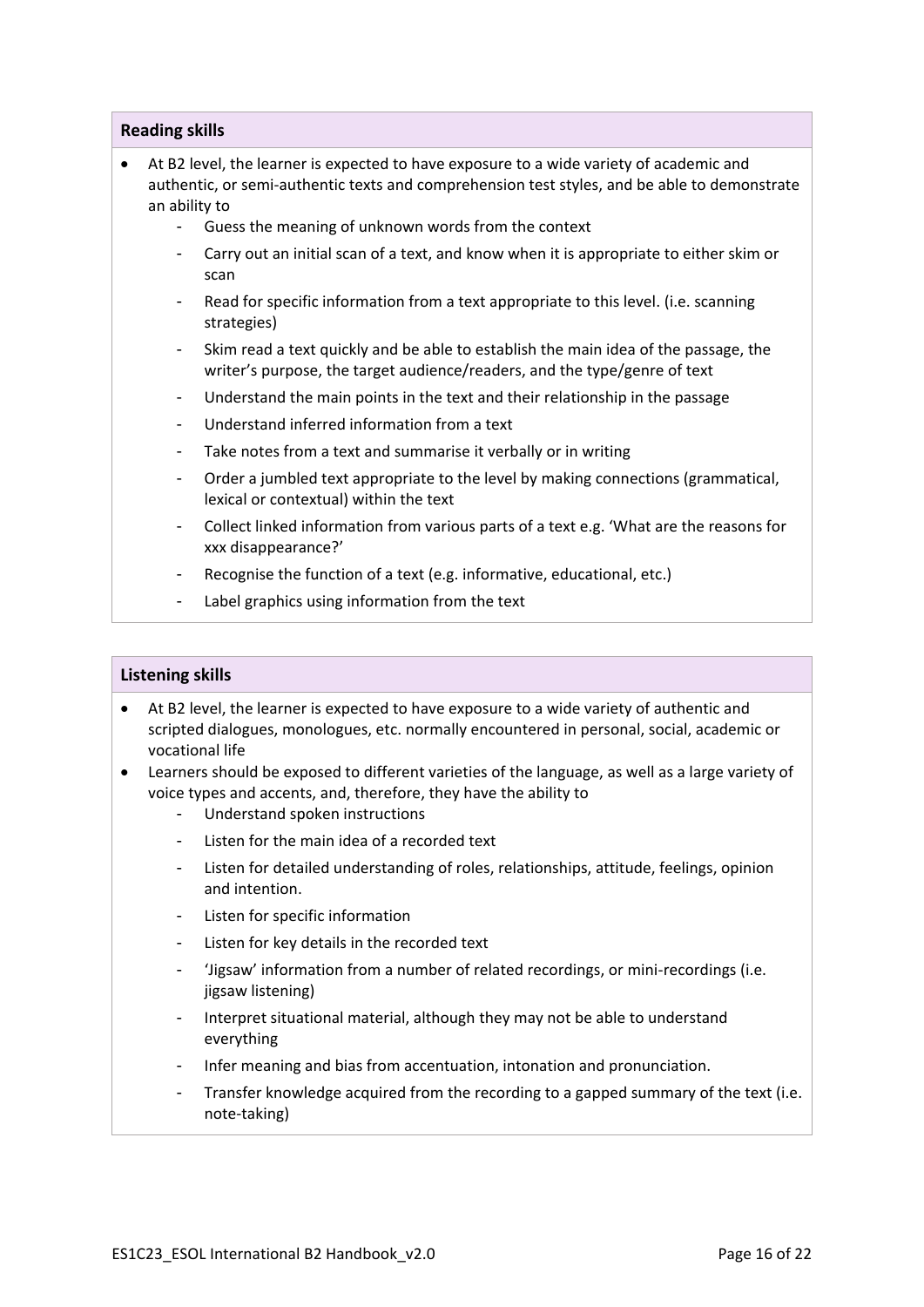## Appendix - Common Reference Levels

### 1. Global scale

| Proficient user  | C <sub>2</sub> | Can understand with ease virtually everything heard or read. Can summarise information from different spoken and written sources, reconstructing<br>arguments and accounts in a coherent presentation. Can express him/herself spontaneously, very fluently and precisely, differentiating finer shades of<br>meaning even in more complex situations.                                                                                                                                         |
|------------------|----------------|------------------------------------------------------------------------------------------------------------------------------------------------------------------------------------------------------------------------------------------------------------------------------------------------------------------------------------------------------------------------------------------------------------------------------------------------------------------------------------------------|
|                  | C <sub>1</sub> | Can understand a wide range of demanding, longer texts, and recognise implicit meaning. Can express him/herself fluently and spontaneously without<br>much obvious searching for expressions. Can use language flexibly and effectively for social, academic and professional purposes. Can produce clear,<br>well-structured, detailed text on complex subjects, showing controlled use of organisational patterns, connectors and cohesive devices.                                          |
| Independent user | <b>B2</b>      | Can understand the main ideas of complex text on both concrete and abstract topics, including technical discussions in his/her field of specialisation.<br>Can interact with a degree of fluency and spontaneity that makes regular interaction with native speakers quite possible without strain for either party.<br>Can produce clear, detailed text on a wide range of subjects and explain a viewpoint on a topical issue giving the advantages and disadvantages of<br>various options. |
|                  | <b>B1</b>      | Can understand the main points of clear standard input on familiar matters regularly encountered in work, school, leisure, etc. Can deal with most<br>situations likely to arise whilst travelling in an area where the language is spoken. Can produce simple connected text on topics, which are familiar, or of<br>personal interest. Can describe experiences and events, dreams, hopes & ambitions and briefly give reasons and explanations for opinions and plans.                      |
| user             | A2             | Can understand sentences and frequently used expressions related to areas of most immediate relevance (e.g. very basic personal and family<br>information, shopping, local geography, employment). Can communicate in simple and routine tasks requiring a simple and direct exchange of<br>information on familiar and routine matters. Can describe in simple terms aspects of his/her background, immediate environment and matters in areas<br>of immediate need.                          |
| <b>Basic</b>     | A1             | Can understand and use familiar everyday expressions and very basic phrases aimed at the satisfaction of needs of a concrete type. Can introduce<br>him/herself and others and can ask and answer questions about personal details such as where he/she lives, people he/she knows and things he/she<br>has. Can interact in a simple way provided the other person talks slowly and clearly and is prepared to help.                                                                          |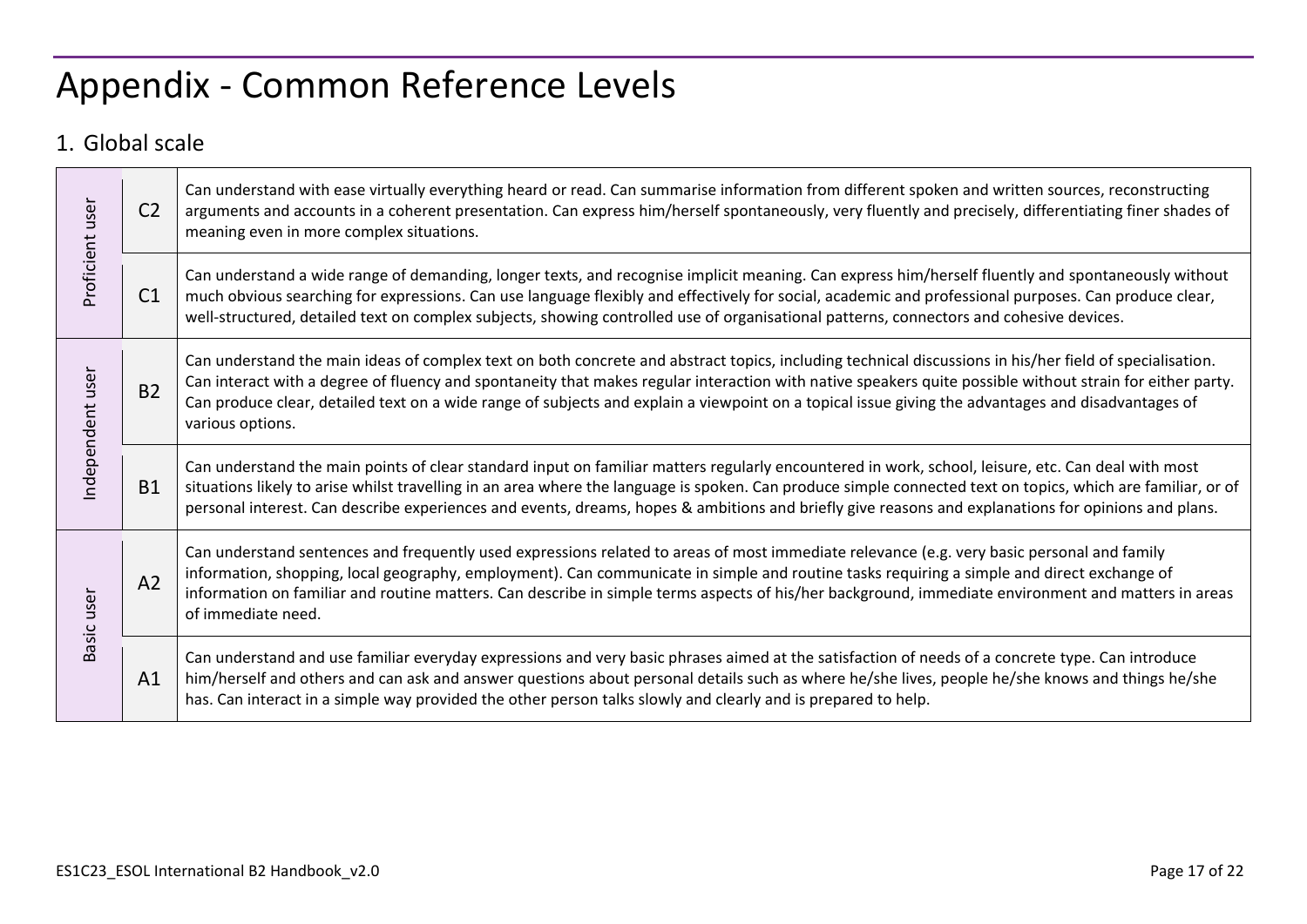### 2. Self-assessment grid

|                | Reception                                                                                                                                                                                                                                                                               |                                                                                                                                                                                                                                           |                                                                                                                                                                                                                                                                                                                                                                                                 | Interaction                                                                                                                 | Production                                                                                                                                                                                                                                 |                                                                                                                                                                                                                                                                                                                                                          |
|----------------|-----------------------------------------------------------------------------------------------------------------------------------------------------------------------------------------------------------------------------------------------------------------------------------------|-------------------------------------------------------------------------------------------------------------------------------------------------------------------------------------------------------------------------------------------|-------------------------------------------------------------------------------------------------------------------------------------------------------------------------------------------------------------------------------------------------------------------------------------------------------------------------------------------------------------------------------------------------|-----------------------------------------------------------------------------------------------------------------------------|--------------------------------------------------------------------------------------------------------------------------------------------------------------------------------------------------------------------------------------------|----------------------------------------------------------------------------------------------------------------------------------------------------------------------------------------------------------------------------------------------------------------------------------------------------------------------------------------------------------|
|                | Listening                                                                                                                                                                                                                                                                               | Reading                                                                                                                                                                                                                                   | Spoken interaction                                                                                                                                                                                                                                                                                                                                                                              | Written interaction                                                                                                         | Spoken production                                                                                                                                                                                                                          | Written production                                                                                                                                                                                                                                                                                                                                       |
| C <sub>2</sub> | I have no difficulty in<br>understanding any kind of<br>spoken language, whether<br>live or broadcast, even when<br>delivered at fast native<br>speed, provided I have some<br>time to get familiar with the<br>accent.                                                                 | I can read with ease virtually<br>all forms of the written<br>language, including abstract,<br>structurally or linguistically<br>complex texts such as<br>manuals, specialised articles<br>and literary works.                            | I can take part effortlessly in<br>any conversation or<br>discussion and have a good<br>familiarity with idiomatic<br>expressions and<br>colloquialisms. I can express<br>myself fluently and convey<br>finer shades of meaning<br>precisely. If I do have a<br>problem I can backtrack and<br>restructure around the<br>difficulty so smoothly that<br>other people are hardly<br>aware of it. | I can express myself with<br>clarity and precision, relating<br>to the addressee flexibly and<br>effectively in an assured, | I can present a clear,<br>smoothly-flowing<br>description or argument in a<br>style appropriate to the<br>context and with an<br>effective logical structure<br>which helps the recipient to<br>notice and remember<br>significant points. | I can write clear, smoothly<br>flowing text in an<br>appropriate style. I can write<br>complex letters, reports or<br>articles, which present a<br>case with an effective logical<br>structure, which helps the<br>recipient to notice and<br>remember significant points.<br>I can write summaries and<br>reviews of professional or<br>literary works. |
| C <sub>1</sub> | I can understand extended<br>speech even when it is not<br>clearly structured and when<br>relationships are only<br>implied and not signalled<br>explicitly. I can understand<br>television programmes and<br>films without too much<br>effort.                                         | I can understand long and<br>complex factual and literary<br>texts, appreciating<br>distinctions of style. I can<br>understand specialised<br>articles and longer technical<br>instructions, even when they<br>do not relate to my field. | I can express myself fluently<br>and spontaneously without<br>much obvious searching for<br>expressions. I can use<br>language flexibly and<br>effectively for social and<br>professional purposes. I can<br>formulate ideas and<br>opinions with precision and<br>relate my contribution<br>skilfully to those of other<br>speakers.                                                           | personal, style.                                                                                                            | I can present clear, detailed<br>descriptions of complex<br>subjects integrating sub-<br>themes, developing<br>particular points and<br>rounding off with an<br>appropriate conclusion.                                                    | I can express myself in clear,<br>well-structured text,<br>expressing points of view at<br>some length. I can write<br>detailed expositions of<br>complex subjects in an essay<br>or a report, underlining what<br>I consider to be the salient<br>issues. I can write different<br>kinds of texts in a style<br>appropriate to the reader in<br>mind.   |
| <b>B2</b>      | I can understand extended<br>speech and lectures and<br>follow even complex lines of<br>argument provided the topic<br>is reasonably familiar. I can<br>understand most TV news<br>and current affairs<br>programmes. I can<br>understand the majority of<br>films in standard dialect. | I can read articles and<br>reports concerned with<br>contemporary problems in<br>which the writers adopt<br>particular stances or<br>viewpoints. I can understand<br>contemporary literary prose.                                         | can interact with a degree<br>of fluency and spontaneity<br>that makes regular<br>interaction with native<br>speakers quite possible. I<br>can take an active part in<br>discussion in familiar<br>contexts, accounting for and<br>sustaining my views.                                                                                                                                         | I can write letters<br>highlighting the personal<br>significance of events and<br>experiences.                              | I can present clear, detailed<br>descriptions on a wide range<br>of subjects related to my<br>field of interest. I can explain<br>a viewpoint on a topical<br>issue giving the advantages<br>and disadvantages of various<br>options.      | I can write clear, detailed<br>text on a wide range of<br>subjects related to my<br>interests. I can write an<br>essay or report, passing on<br>information or giving<br>reasons in support of or<br>against a particular point of<br>view.                                                                                                              |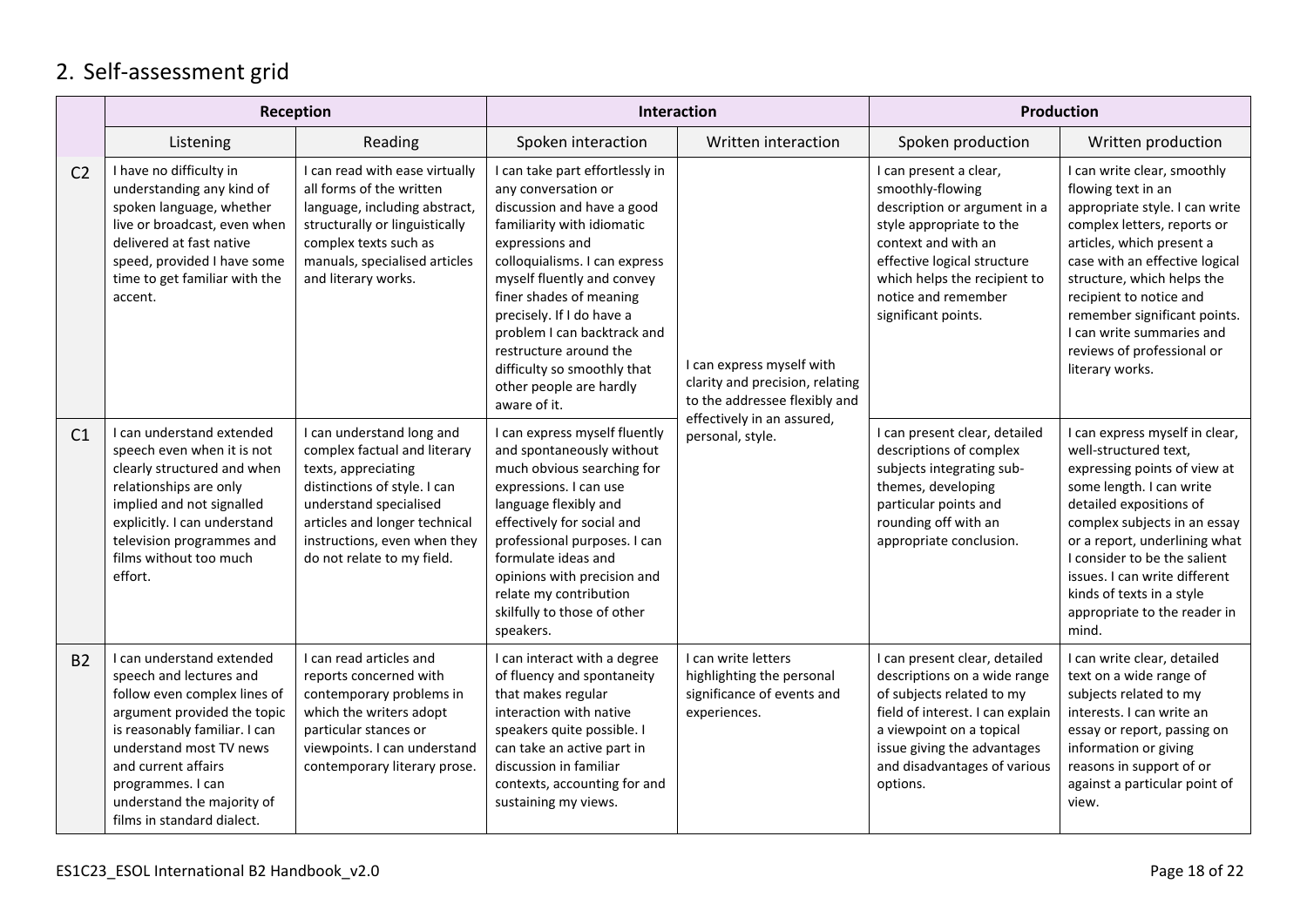|           | <b>Reception</b>                                                                                                                                                                                                                                                                                                                                     |                                                                                                                                                                                                                                                      |                                                                                                                                                                                                                                                                                                                             | Interaction                                                                                                                                                                                                                      | <b>Production</b>                                                                                                                                                                                                                                                                                     |                                                                                                                                  |
|-----------|------------------------------------------------------------------------------------------------------------------------------------------------------------------------------------------------------------------------------------------------------------------------------------------------------------------------------------------------------|------------------------------------------------------------------------------------------------------------------------------------------------------------------------------------------------------------------------------------------------------|-----------------------------------------------------------------------------------------------------------------------------------------------------------------------------------------------------------------------------------------------------------------------------------------------------------------------------|----------------------------------------------------------------------------------------------------------------------------------------------------------------------------------------------------------------------------------|-------------------------------------------------------------------------------------------------------------------------------------------------------------------------------------------------------------------------------------------------------------------------------------------------------|----------------------------------------------------------------------------------------------------------------------------------|
|           | Listening                                                                                                                                                                                                                                                                                                                                            | Reading                                                                                                                                                                                                                                              | Spoken interaction                                                                                                                                                                                                                                                                                                          | Written interaction                                                                                                                                                                                                              | Spoken production                                                                                                                                                                                                                                                                                     | Written production                                                                                                               |
| <b>B1</b> | I can understand the main<br>points of clear standard<br>speech on familiar matters<br>regularly encountered in<br>work, school, leisure, etc. I<br>can understand the main<br>point of many radio or TV<br>programmes on current<br>affairs or topics of personal<br>or professional interest<br>when the delivery is<br>relatively slow and clear. | I can understand texts that<br>consist mainly of high<br>frequency every day or job-<br>related language. I can<br>understand the description<br>of events, feelings and<br>wishes in personal letters.                                              | can deal with most<br>situations likely to arise<br>whilst travelling in an area<br>where the language is<br>spoken. I can enter<br>unprepared into<br>conversation on topics that<br>are familiar, of personal<br>interest or pertinent to<br>everyday life (e.g. family,<br>hobbies, work, travel and<br>current events). | I can write personal letters<br>describing experiences and<br>impressions.                                                                                                                                                       | I can connect phrases in a<br>simple way in order to<br>describe experiences and<br>events, my dreams, hopes &<br>ambitions. I can briefly give<br>reasons and explanations for<br>opinions and plans. I can<br>narrate a story or relate the<br>plot of a book or film and<br>describe my reactions. | I can write straightforward<br>connected text on topics,<br>which are familiar, or of<br>personal interest.                      |
| A2        | I can understand phrases<br>and the highest frequency<br>vocabulary related to areas<br>of most immediate personal<br>relevance (e.g. very basic<br>personal and family<br>information, shopping, local<br>geography, employment). I<br>can catch the main point in<br>short, clear, simple<br>messages and<br>announcements.                        | I can read very short, simple<br>texts. I can find specific,<br>predictable information in<br>simple everyday material<br>such as advertisements,<br>prospectuses, menus and<br>timetables and I can<br>understand short simple<br>personal letters. | I can communicate in simple<br>and routine tasks requiring a<br>simple and direct exchange<br>of information on familiar<br>topics and activities. I can<br>handle very short social<br>exchanges, even though I<br>can't usually understand<br>enough to keep the<br>conversation going myself.                            | I can write short, simple<br>notes and messages relating<br>to matters in areas of<br>immediate need. I can write<br>a very simple personal<br>letter, for example thanking<br>someone for something.                            | I can use a series of phrases<br>and sentences to describe in<br>simple terms my family and<br>other people, living<br>conditions, my educational<br>background and my present<br>or most recent job.                                                                                                 | I can write a series of simple<br>phrases and sentences<br>linked with simple<br>connectors like, "and", "but"<br>and "because". |
| A1        | I can recognise familiar<br>words and very basic<br>phrases concerning myself,<br>my family and immediate<br>concrete surroundings when<br>people speak slowly and<br>clearly.                                                                                                                                                                       | I can understand familiar<br>names, words and very<br>simple sentences, for<br>example on notices and<br>posters or in catalogues.                                                                                                                   | can interact in a simple way<br>provided the other person is<br>prepared to repeat or<br>rephrase things at a slower<br>rate of speech and help me<br>formulate what I'm trying to<br>say. I can ask and answer<br>simple questions in areas of<br>immediate need or on very<br>familiar topics.                            | I can write a short, simple<br>postcard, for example<br>sending holiday greetings. I<br>can fill in forms with<br>personal details, for example<br>entering my name,<br>nationality and address on a<br>hotel registration form. | I can use simple phrases and<br>sentences to describe where<br>I live and people I know.                                                                                                                                                                                                              | I can write simple isolated<br>phrases and sentences.                                                                            |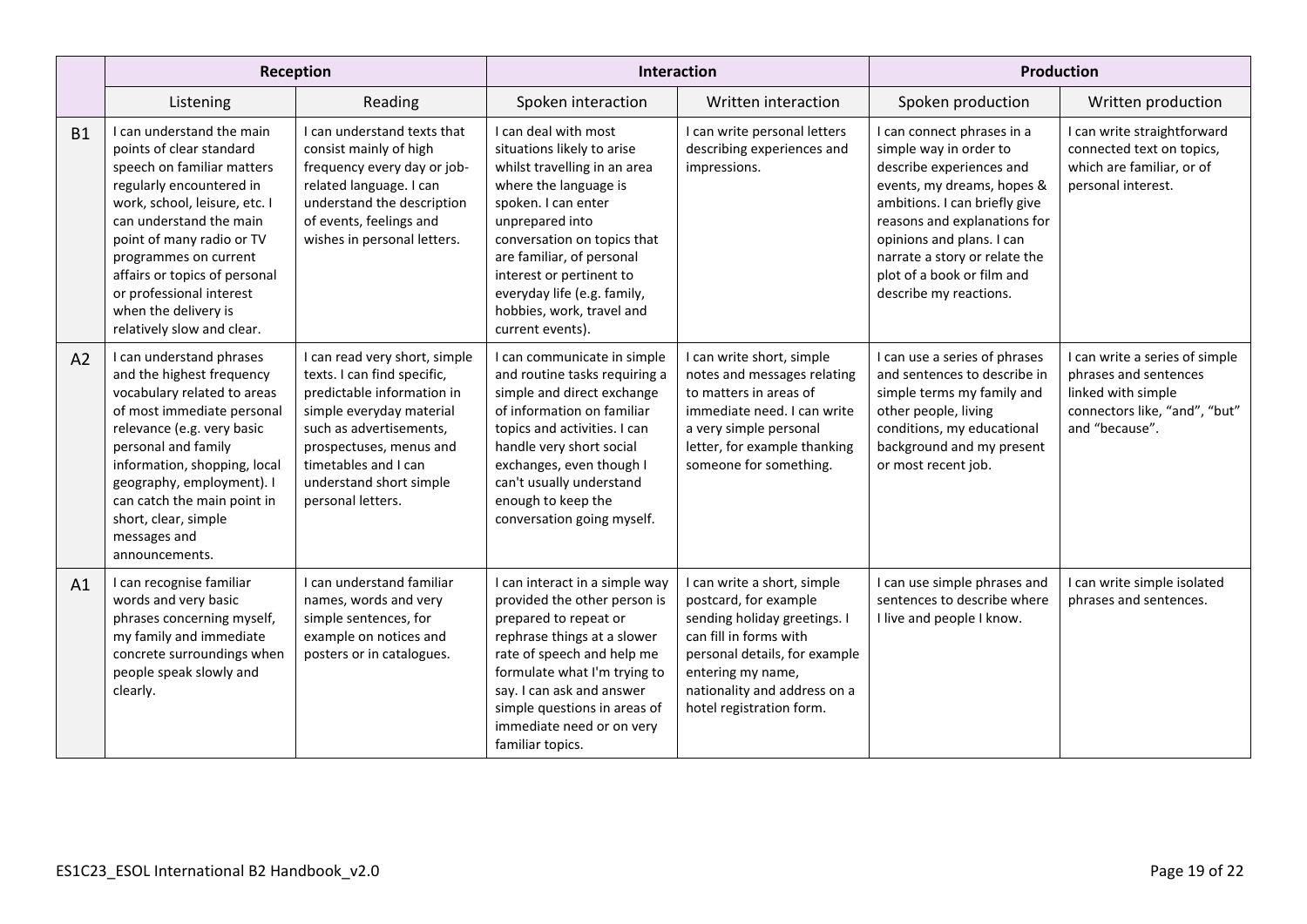### 3. Qualitative aspects of spoken language use

|                | Range                                                                                                                                                                                                                                                                                           | <b>Accuracy</b>                                                                                                                                                                  | <b>Fluency</b>                                                                                                                                                                                         | Interaction                                                                                                                                                                                                                                                                       | Coherence                                                                                                                                                                                    |
|----------------|-------------------------------------------------------------------------------------------------------------------------------------------------------------------------------------------------------------------------------------------------------------------------------------------------|----------------------------------------------------------------------------------------------------------------------------------------------------------------------------------|--------------------------------------------------------------------------------------------------------------------------------------------------------------------------------------------------------|-----------------------------------------------------------------------------------------------------------------------------------------------------------------------------------------------------------------------------------------------------------------------------------|----------------------------------------------------------------------------------------------------------------------------------------------------------------------------------------------|
| C <sub>2</sub> | Shows great flexibility<br>reformulating ideas in differing<br>linguistic forms to convey finer<br>shades of meaning precisely, to<br>give emphasis, to differentiate and<br>to eliminate ambiguity. Also has a<br>good command of idiomatic<br>expressions and colloquialisms.                 | Maintains consistent grammatical<br>control of complex language, even<br>while attention is otherwise<br>engaged (e.g. in forward planning,<br>in monitoring others' reactions). | Can express him/herself<br>spontaneously at length with a<br>natural colloquial flow, avoiding or<br>backtracking around any difficulty<br>so smoothly that the interlocutor is<br>hardly aware of it. | Can interact with ease and skill,<br>picking up and using non-verbal<br>and intentional cues apparently<br>effortlessly. Can interweave<br>his/her contribution into the joint<br>discourse with fully natural turn<br>taking, referencing, allusion<br>making etc.               | Can create coherent and cohesive<br>discourse making full and<br>appropriate use of a variety of<br>organisational patterns and a wide<br>range of connectors and other<br>cohesive devices. |
| C <sub>1</sub> | Has a good command of a broad<br>range of language allowing<br>him/her to select a formulation to<br>express him/ herself clearly in an<br>appropriate style on a wide range<br>of general, academic, professional<br>or leisure topics without having to<br>restrict what he/she wants to say. | Consistently maintains a high<br>degree of grammatical accuracy;<br>errors are rare, difficult to spot and<br>generally corrected when they do<br>occur.                         | Can express him/herself fluently<br>and spontaneously, almost<br>effortlessly. Only a conceptually<br>difficult subject can hinder a<br>natural, smooth flow of language.                              | Can select a suitable phrase from a<br>readily available range of discourse<br>functions to preface his remarks in<br>order to get or to keep the floor<br>and to relate his/her own<br>contributions skilfully to those of<br>other speakers.                                    | Can produce clear, smoothly<br>flowing, well-structured speech,<br>showing controlled use of<br>organisational patterns,<br>connectors and cohesive devices.                                 |
| B <sub>2</sub> | Has a sufficient range of language<br>to be able to give clear<br>descriptions, express viewpoints<br>on most general topics, without<br>much conspicuous searching for<br>words, using some complex<br>sentence forms to do so.                                                                | Shows a relatively high degree of<br>grammatical control. Does not<br>make errors which cause<br>misunderstanding, and can correct<br>most of his/her mistakes.                  | Can produce stretches of language<br>with a fairly even tempo; although<br>he/she can be hesitant as he or she<br>searches for patterns and<br>expressions, there are few<br>noticeably long pauses.   | Can initiate discourse, take his/her<br>turn when appropriate and end<br>conversation when he / she needs<br>to, though he /she may not always<br>do this elegantly. Can help the<br>discussion along on familiar ground<br>confirming comprehension,<br>inviting others in, etc. | Can use a limited number of<br>cohesive devices to link his/her<br>utterances into clear, coherent<br>discourse, though there may be<br>some "jumpiness" in a long<br>contribution.          |
| <b>B1</b>      | Has enough language to get by,<br>with sufficient vocabulary to<br>express him/herself with some<br>hesitation and circumlocutions on<br>topics such as family, hobbies and<br>interests, work, travel, and current<br>events.                                                                  | Uses reasonably accurately a<br>repertoire of frequently used<br>"routines" and patterns associated<br>with more predictable situations.                                         | Can keep going comprehensibly,<br>even though pausing for<br>grammatical and lexical planning<br>and repair is very evident,<br>especially in longer stretches of<br>free production.                  | Can initiate, maintain and close<br>simple face-to-face conversation<br>on topics that are familiar or of<br>personal interest. Can repeat back<br>part of what someone has said to<br>confirm mutual understanding.                                                              | Can link a series of shorter,<br>discrete simple elements into a<br>connected, linear sequence of<br>points.                                                                                 |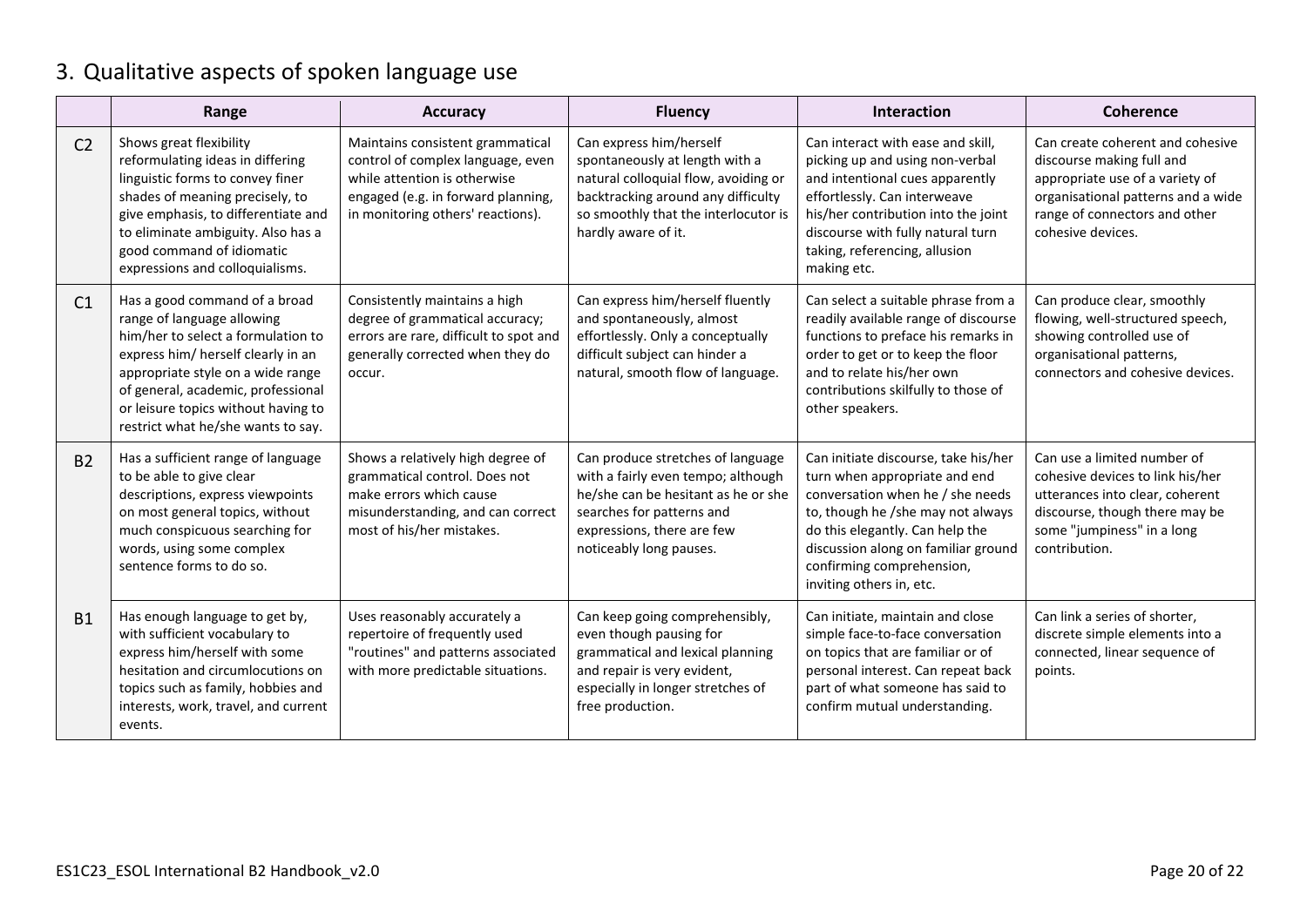|                | Range                                                                                                                                                                             | <b>Accuracy</b>                                                                                                             | <b>Fluency</b>                                                                                                                                                                               | <b>Interaction</b>                                                                                                                                                                                    | Coherence                                                                                       |
|----------------|-----------------------------------------------------------------------------------------------------------------------------------------------------------------------------------|-----------------------------------------------------------------------------------------------------------------------------|----------------------------------------------------------------------------------------------------------------------------------------------------------------------------------------------|-------------------------------------------------------------------------------------------------------------------------------------------------------------------------------------------------------|-------------------------------------------------------------------------------------------------|
| A <sub>2</sub> | Uses basic sentence patterns with<br>memorised phrases, groups of a<br>few words and formulae in order<br>to communicate limited<br>information in simple everyday<br>situations. | Uses some simple structures<br>correctly, but still systematically<br>makes basic mistakes.                                 | Can make him/herself understood<br>in very short utterances, even<br>though pauses, false starts and<br>reformulation are very evident.                                                      | Can answer questions and respond<br>to simple statements. Can indicate<br>when he/she is following but is<br>rarely able to understand enough<br>to keep conversation going of<br>his/her own accord. | Can link groups of words with<br>simple connectors like "and", "but"<br>and "because".          |
| A <sub>1</sub> | Has a very basic repertoire of<br>words and simple phrases related<br>to personal details and particular<br>concrete situations.                                                  | Shows only limited control of a few<br>simple grammatical structures and<br>sentence patterns in a memorised<br>repertoire. | Can manage very short, isolated,<br>mainly pre-packaged utterances,<br>with much pausing to search for<br>expressions, to articulate less<br>familiar words, and to repair<br>communication. | Can ask and answer questions<br>about personal details. Can<br>interact in a simple way but<br>communication is totally<br>dependent on repetition,<br>rephrasing and repair.                         | Can link words or groups of words<br>with very basic linear connectors<br>like "and" or "then". |